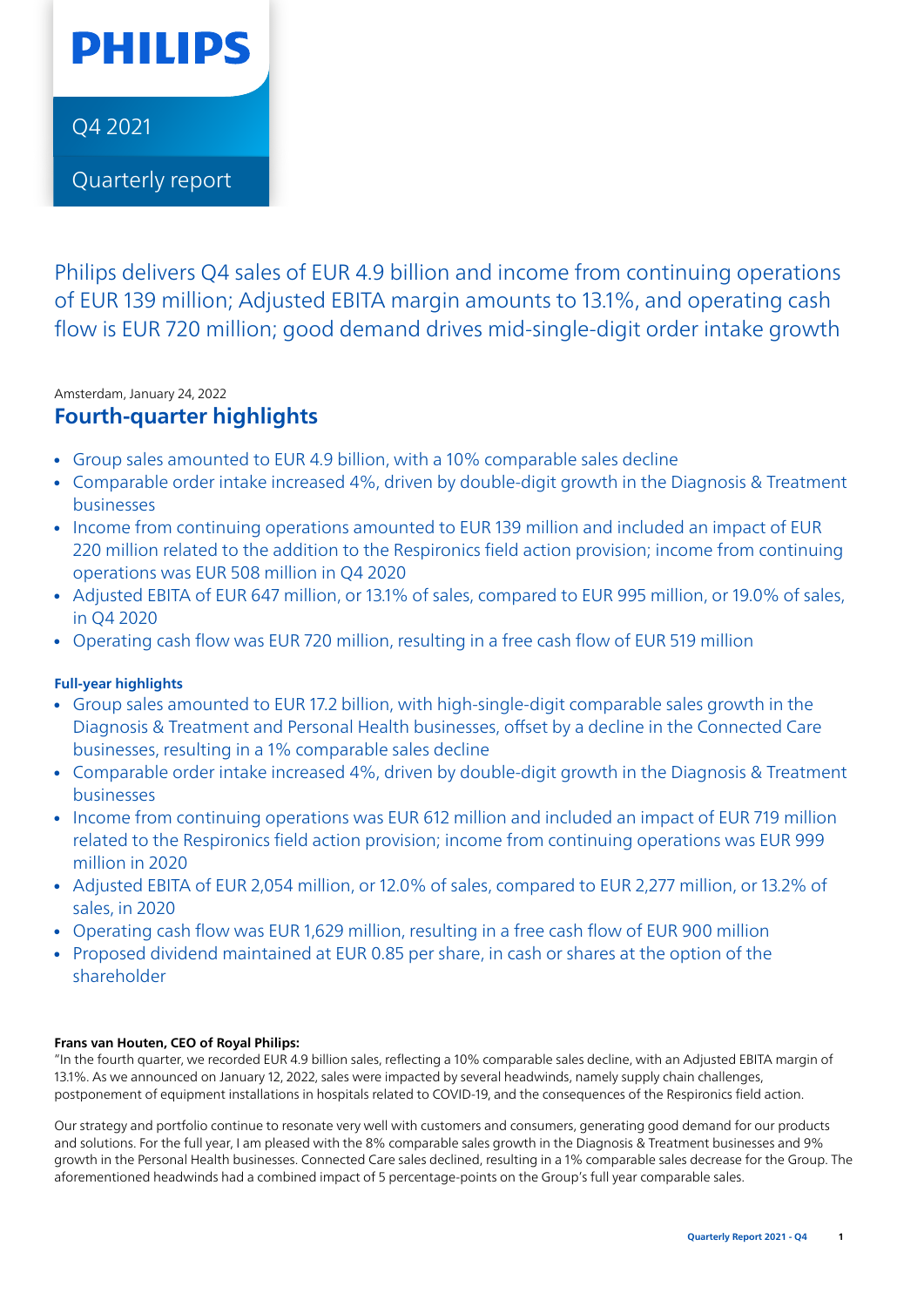Group comparable order intake growth also remained robust throughout the year, with 4% growth for the full year, driven by doubledigit growth in the Diagnosis & Treatment businesses. This further builds on the high-single-digit Group comparable order intake growth in 2020, resulting in an all-time-high order book. During 2021, we signed 80 long-term strategic partnerships and launched innovations such as the Spectral CT 7500 to support a precision diagnosis, as well as expanding our Azurion image-guided therapy platform with breakthrough applications to innovate minimally invasive treatments. We also continued to help consumers take better care of their health with our personal health offerings.

Patient well-being is at the heart of everything we do at Philips, and we remain extremely focused on repairing and replacing the devices related to the Philips Respironics recall notification. We are conducting a comprehensive test and research program and provided an update in December on the positive VOC test results related to the first-generation DreamStation devices.

Based on good customer demand and our growing order book, we expect to resume our growth and margin expansion trajectory in the course of 2022. In the short term, however, we continue to see significant volatility and headwinds related to COVID-19 and supply chain challenges, despite our ongoing mitigation efforts. Due to this, the Respironics field action and the 9% comparable sales growth in Q1 2021, we expect to start the year with a comparable sales decline, followed by a recovery and strong second half of the year. For the full year, we target to deliver 5-6% comparable sales growth excluding Sleep & Respiratory Care. For the Group, we target 3-5% comparable sales growth and a 40-90 basis-points improvement in Adjusted EBITA margin."

#### **Business segment performance**

Driven by Philips' attractive portfolio, comparable order intake for the Diagnosis & Treatment businesses increased 10%, with doubledigit growth in Image-Guided Therapy and mid-single digit growth in Ultrasound in the fourth quarter. Comparable sales were in line with Q4 2020, with double-digit growth in Image-Guided Therapy, offset by declines in Ultrasound and Diagnostic Imaging. The Adjusted EBITA margin was 13.0% in the quarter, mainly impacted by lower sales due to supply chain headwinds. For the full year, the Diagnosis & Treatment businesses recorded 8% comparable sales growth and an Adjusted EBITA margin of 12.4%.

The Connected Care businesses' comparable order intake declined 10% on the back of high COVID-19-generated demand in Q4 2020. Hospital Patient Monitoring orders showed continued growth in Q4 2021, driven by the ongoing structural increase in adoption of patient care management solutions in both high- and low-acuity care settings in the hospital. Comparable sales decreased 32% in the fourth quarter following the aforementioned high COVID-19-generated demand in Q4 2020, and a double-digit decline in Sleep & Respiratory Care in Q4 2021, because of the Respironics field action. The Adjusted EBITA margin amounted to 11.7% in the quarter, mainly impacted by the decline in sales. For the full year, the Connected Care businesses recorded a 23% comparable sales decrease and an Adjusted EBITA margin of 10.6%.

The Personal Health businesses' comparable sales decreased 3%, mainly impacted by supply chain shortages. The Adjusted EBITA margin increased to 21.6%, mainly driven by productivity measures. For the full year, the Personal Health businesses delivered 9% comparable sales growth and an increased Adjusted EBITA margin of 17.6%.

Philips' ongoing focus on innovation and partnerships resulted in the following key developments in the quarter and the year:

- In 2021, Philips' products and solutions improved the lives of 1.7 billion people, including 167 million people in underserved communities. In addition, Philips was again recognized for its leading sustainability performance in the 2021 Dow Jones Sustainability Indices and CDP's Climate Change A-list.
- Philips signed 35 new long-term strategic partnerships in North America, Europe and Asia, including a 10-year agreement with a large integrated healthcare system in the US for advanced patient monitoring and enterprise imaging solutions, as well as analytics and services to enhance operational outcomes and performance.
- Philips further expanded its leading image-guide therapy portfolio through the acquisition of Vesper Medical, adding a venous stenting solution to address the root cause of chronic deep venous disease and enhance patient care. This will complement Philips' strong IVUS offering in venous imaging and expand the company's growth in the vascular therapy market.
- Building on the ambulatory cardiac diagnostics and monitoring solutions resulting from the BioTelemetry acquisition, Philips acquired Cardiologs, adding a vendor-neutral heart disorder screener and ECG analysis applications based on machine learning algorithms. This technology will accelerate diagnostic reporting and streamline clinician workflow and patient care.
- Philips has provided The First Affiliated Hospital of Zhengzhou University one of the biggest hospitals in the world, with more than 10,000 beds – with a range of advanced diagnostic imaging and image-guided therapy systems, including IQon Spectral CT and the Azurion imageguided therapy platform.
- Expanding Philips' unique helium-free operating MR imaging portfolio, the company received FDA clearance for its new MR 5300 system. Powered by AI, the MR 5300 simplifies and automates complex clinical and operational tasks for imaging departments to help accelerate workflows and improve access to affordable, quality care.
- Further expanding the company's comprehensive CT portfolio, Philips introduced the new CT 5100 Incisive with CT Smart Workflow, comprising AI-enabled capabilities designed to accelerate workflows, enhance diagnostic confidence, and maximize system up-time.
- Highlighting the company's leading position in high-acuity care settings, Philips received FDA clearance for the IntelliVue MX750 and MX850 patient monitors, which are uniquely designed to support scalability, alarm management, cybersecurity, and enhanced infection prevention within the hospital.
- Philips completed the successful roll-out of the Sonicare 9900 Prestige in North America, China, Europe, Middle East and Asia Pacific. The premium electric toothbrush finished #1 in the Stiftung Warentest, Europe's leading consumer organization. Philips further expanded its oral healthcare portfolio with the launch of innovative interdental cleaning devices in North America, China and Asia Pacific.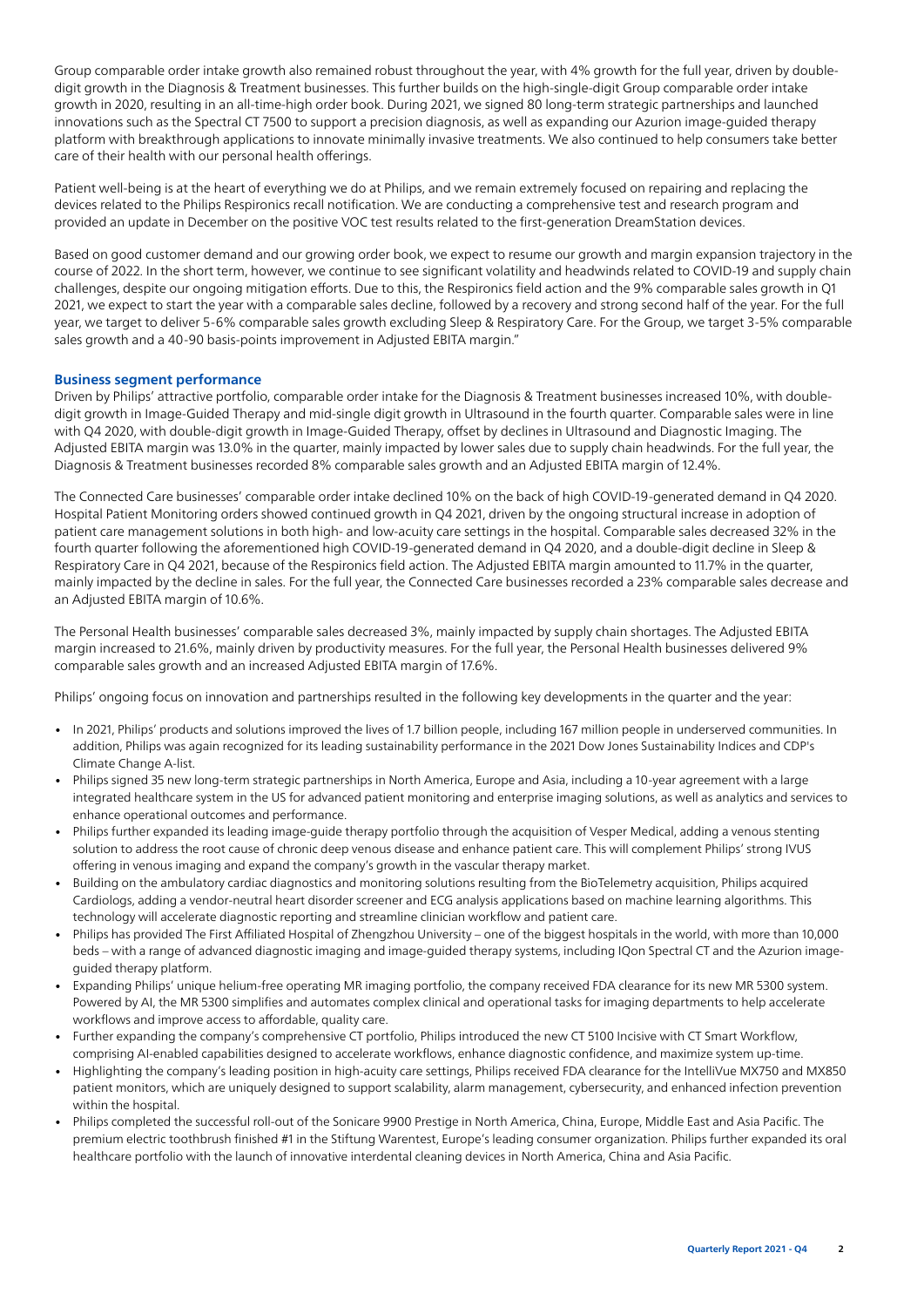### **Capital allocation**

In the fourth quarter, Philips completed the EUR 1.5 billion share repurchase program for capital reduction purposes that was initiated in the first quarter of 2019. Under the share buyback program that was announced on July 26, 2021, Philips acquired a total of approximately 21.8 million shares in the fourth quarter and in January 2022 through open market purchases. In previous quarters, Philips had already entered into a number of forward transactions with settlement dates in 2022, 2023 and 2024.

Philips completed the cancellation of 33.5 million of its shares that were acquired under both repurchase programs. Further details on Philips' current repurchase program and previous programs can be found [here](https://www.philips.com/a-w/about/investor-relations/stock.html#slide_share-repurchases).

#### **Philips Respironics field action**

As announced on January 12, 2022, Philips Respironics is increasing the field action provision by EUR 220 million, mainly due to the higher volume of registered devices eligible for remediation, following the comprehensive customer and patient outreach program in the fourth quarter, and increased supply costs.

Philips Respironics has submitted a comprehensive response and action plan in connection with the November 2021 Form-483 to the FDA, which are being evaluated. Philips Respironics continues to engage with the FDA and other relevant competent authorities.

In December 2021, Philips provided an [update](https://www.philips.com/a-w/about/news/archive/standard/news/press/2021/20211223-philips-provides-update-on-the-test-and-research-program-in-connection-with-the-cpap-bipap-and-mechanical-ventilator-recall-notification.html) on the VOC test results to date for the first-generation DreamStation devices. The results indicate that the VOC concentrations are within safe exposure limits specified in the applicable safety standard (ISO 18562). Comprehensive particulate testing and analyses are expected to be completed in the second quarter of 2022.

To date, Philips Respironics has produced a total of approximately 1.5 million repair kits and replacement devices – of which approximately 750,000 have reached customers – and aims to complete the repair and replacement program in the fourth quarter of 2022.

As previously disclosed, in relation to the affected devices, Philips Respironics is a defendant in several class-action lawsuits and individual personal injury claims. Given the uncertain nature and timing of the relevant events and potential associated obligations, if any, the company is unable to reliably estimate the financial effect of these matters.

### **Cost savings**

Gross cost savings amounted to EUR 91 million in the fourth quarter, and EUR 398 million for the full year 2021. After deducting cost increases related to increases in supply costs, net savings amounted to EUR 19 million in the fourth quarter, and EUR 279 million for the full year.

### **Conference call and audio webcast**

Frans van Houten, CEO, and Abhijit Bhattacharya, CFO, will host a conference call for investors and analysts at 10:00 am CET today to discuss the results. A live audio webcast of the conference call will be available on the Philips Investor Relations website and can be accessed [here](https://edge.media-server.com/mmc/p/csa2jr2s).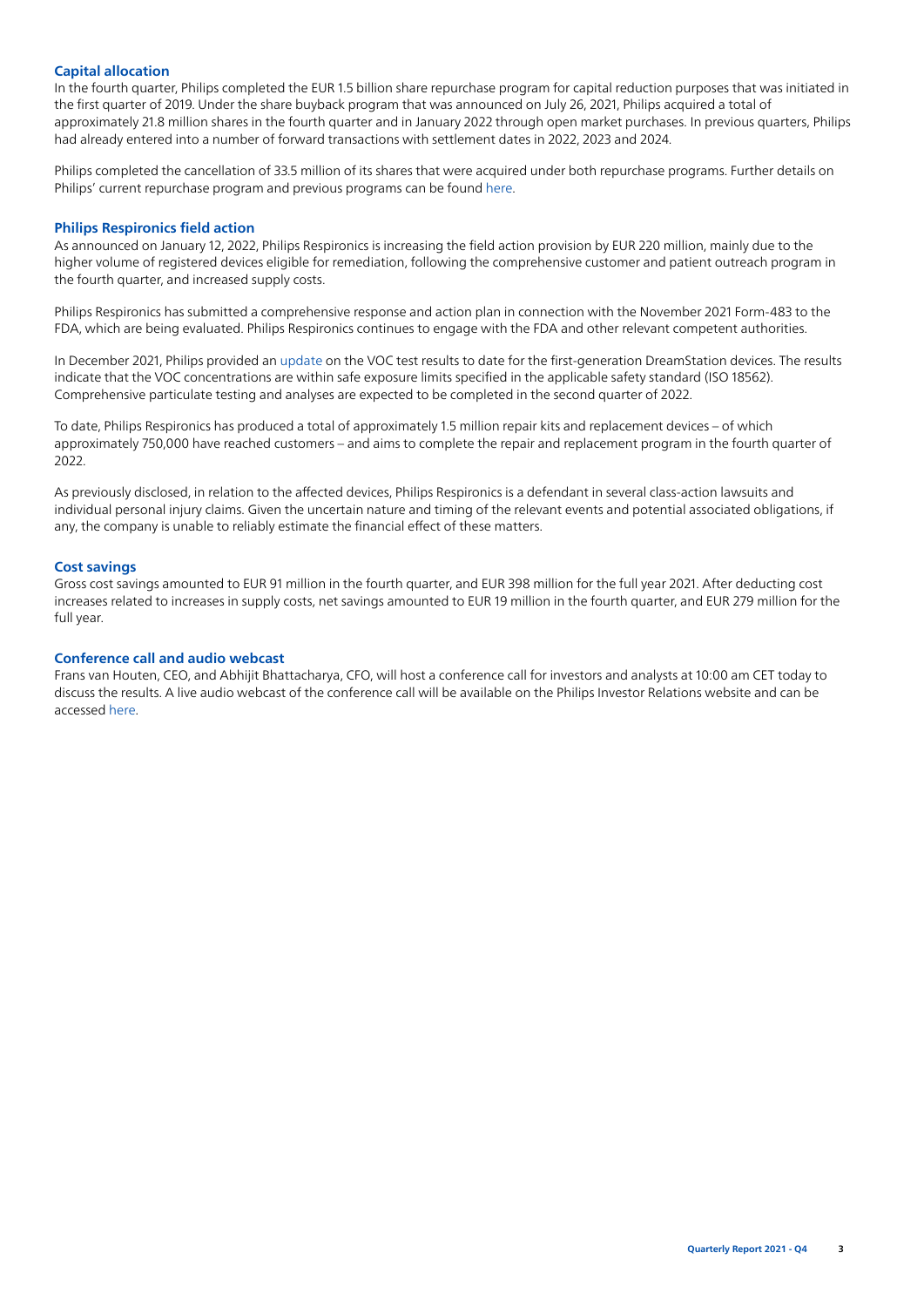# Fourth-quarter highlights

#### **Philips performance**

#### Key data in millions of EUR unless otherwise stated

|                                                                                                                             | Q4 2020 <sup>1)</sup> | Q4 2021  |
|-----------------------------------------------------------------------------------------------------------------------------|-----------------------|----------|
| Sales                                                                                                                       | 5,235                 | 4,944    |
| Nominal sales growth                                                                                                        | 0%                    | $(6)\%$  |
| Comparable sales growth <sup>2)</sup>                                                                                       | 6%                    | $(10)\%$ |
| Comparable order intake <sup>3)</sup>                                                                                       | 7%                    | 4%       |
| Income from operations                                                                                                      | 654                   | 162      |
| as a % of sales                                                                                                             | 12.5%                 | 3.3%     |
| Financial expenses, net                                                                                                     | (19)                  | (21)     |
| Investments in associates, net of income taxes                                                                              | (1)                   | (8)      |
| Income tax                                                                                                                  | (126)                 | 6        |
| Income from continuing operations                                                                                           | 508                   | 139      |
| Discontinued operations, net of income taxes                                                                                | 99                    | 12       |
| Net income                                                                                                                  | 607                   | 151      |
| Earnings per common share (EPS)                                                                                             |                       |          |
| Income from continuing operations<br>attributable to shareholders <sup>4)</sup> (in EUR) -<br>diluted                       | 0.55                  | 0.16     |
| Adjusted income from continuing operations<br>attributable to shareholders <sup>4)</sup> (in EUR) -<br>diluted <sup>2</sup> | 0.83                  | 0.57     |
| Net income attributable to shareholders <sup>4)</sup> (in<br>EUR) - diluted                                                 | 0.66                  | 0.18     |
| EBITA <sup>2</sup>                                                                                                          | 872                   | 230      |
| as a % of sales                                                                                                             | 16.7%                 | 4.6%     |
| Adjusted EBITA <sup>2)</sup>                                                                                                | 995                   | 647      |
| as a % of sales                                                                                                             | 19.0%                 | 13.1%    |
| Adjusted EBITDA <sup>2)</sup>                                                                                               | 1,263                 | 905      |
| as a % of sales                                                                                                             | 24.1%                 | 18.3%    |

<span id="page-3-0"></span><sup>1)</sup> Comparative figures in this report have been restated, refer to 'Presentation' in [Forward](#page-12-0)[looking statements and other important information](#page-12-0).

<span id="page-3-1"></span>2) Non-IFRS financial measure. Refer to [Reconciliation of non-IFRS information](#page-18-0).

<span id="page-3-2"></span><sup>3)</sup> Comparable order intake is presented when discussing the Philips Group's performance. For the definition of this measure, refer to chapter 12.4, Other Key Performance Indicators, of the [Annual Report 2020](https://www.results.philips.com/publications/ar20/downloads/pdf/en/PhilipsFullAnnualReport2020-English.pdf?v=20211204143501).

<span id="page-3-3"></span>4) Shareholders refers to shareholders of Koninklijke Philips N.V.

## Sales per geographic cluster in millions of EUR unless otherwise stated

|                             |         | % change |         |                          |
|-----------------------------|---------|----------|---------|--------------------------|
|                             | Q4 2020 | Q4 2021  | nominal | comparable <sup>1)</sup> |
| Western Europe              | 1,180   | 1,111    | $(6)\%$ | $(10)\%$                 |
| North America               | 1,936   | 1,903    | $(2)\%$ | (9)%                     |
| Other mature<br>geographies | 485     | 449      | $(8)\%$ | (5)%                     |
| Total mature<br>geographies | 3,602   | 3,463    | $(4)\%$ | (9)%                     |
| Growth geographies          | 1,633   | 1,481    | (9)%    | $(12)\%$                 |
| <b>Philips Group</b>        | 5,235   | 4.944    | $(6)$ % | $(10)\%$                 |

1) Non-IFRS financial measure. Refer to [Reconciliation of non-IFRS information.](#page-18-0)

Amounts may not add up due to rounding

- Comparable sales declined by 10% due to headwinds caused by global supply chain challenges, postponement of equipment installations in hospitals, and consequences of the Respironics field action. Comparable sales in the Diagnosis & Treatment businesses were in line with Q4 2020, while there was a doubledigit comparable sales decline in the Connected Care businesses and a low-single-digit comparable sales decline in the Personal Health businesses.
- Comparable order intake increased by 4%, with double-digit growth in the Diagnosis & Treatment businesses, which was partly offset by a double-digit decline in the Connected Care businesses.
- Adjusted EBITA was EUR 647 million and the margin amounted to 13.1%, due to the decline in sales and the impact of supply chain headwinds, partly offset by productivity measures.
- Restructuring, acquisition-related and other charges amounted to EUR 417 million, compared to EUR 122 million in Q4 2020. Q4 2021 includes an addition to a field action provision of EUR 220 million, restructuring charges of EUR 29 million, acquisition-related charges of EUR 20 million offset by a EUR 23 million gain related to the re-measurement of contingent consideration liabilities, and provisions for quality actions of EUR 74 million and other matters of EUR 40 million in the Connected Care businesses.
- Financial income and expenses resulted in an expense of EUR 21 million, compared to an expense of EUR 19 million in Q4 2020. Q4 2021 includes gains on the value of Philips' minority participations.
- Income tax decreased by EUR 132 million year-on-year, mainly due to lower income and other tax benefits as a result of a business transfer.
- Net income decreased by EUR 456 million, mainly due to lower operational earnings and the addition to the field action provision, which was partly offset by lower income tax.

• Comparable sales declined across all geographic clusters, which was mainly due to headwinds caused by global supply chain challenges, postponement of equipment installations in hospitals, and consequences of the Respironics field action.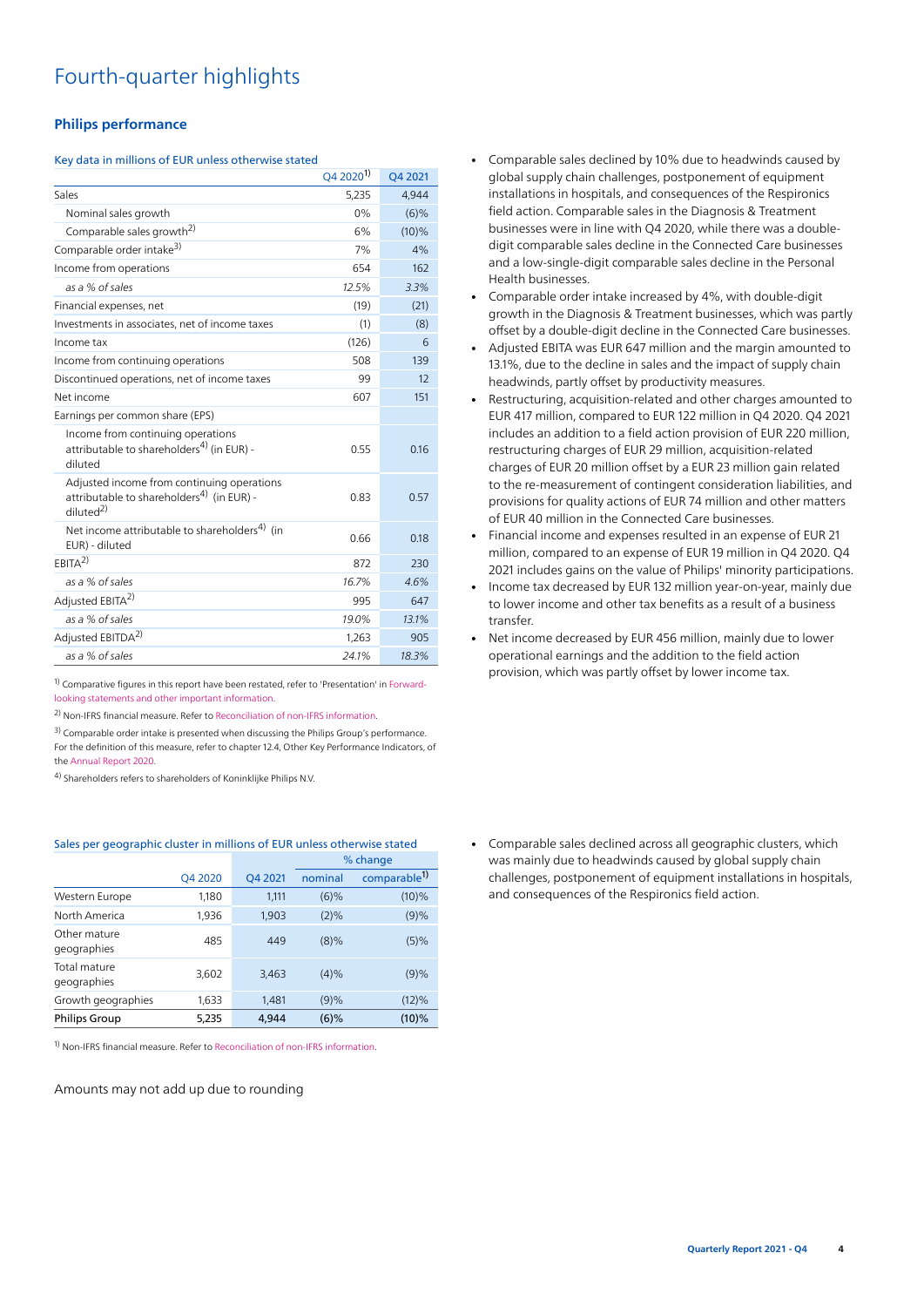#### Cash and cash equivalents balance in millions of EUR unless otherwise stated

|                                             | Q4 2020 | Q4 2021 |
|---------------------------------------------|---------|---------|
| Beginning cash balance                      | 2.490   | 3,827   |
| Free cash flow <sup>1)</sup>                | 1,079   | 519     |
| Net cash flows from operating activities    | 1.314   | 720     |
| Net capital expenditures                    | (234)   | (201)   |
| Other cash flows from investing activities  | 10      | (13)    |
| Treasury shares transactions                | (134)   | (1,449) |
| Changes in debt                             | (74)    | (33)    |
| Other cash flow items                       | (31)    | 16      |
| Net cash flows from discontinued operations | (114)   | (564)   |
| Ending cash balance                         | 3.226   | 2.303   |

1) Non-IFRS financial measure. Refer to [Reconciliation of non-IFRS information.](#page-18-0)

#### Composition of net debt to group equity<sup>[1\)](#page-3-1)</sup> in millions of EUR unless otherwise stated

|                                               | September 30, 2021 | December 31, 2021 |
|-----------------------------------------------|--------------------|-------------------|
| Long-term debt                                | 6,623              | 6,473             |
| Short-term debt                               | 1,011              | 506               |
| Total debt                                    | 7,635              | 6,980             |
| Cash and cash equivalents                     | 3,827              | 2,303             |
| Net debt                                      | 3,808              | 4,676             |
| Shareholders' equity                          | 14,561             | 14,438            |
| Non-controlling interests                     | 42                 | 36                |
| Group equity                                  | 14,602             | 14,475            |
| Net debt: group equity<br>ratio <sup>1)</sup> | 21:79              | 24:76             |

- Net cash flows from operating activities amounted to EUR 720 million, mainly due to increased working capital, partly offset by lower income tax paid.
- Treasury shares transactions includes share repurchases for capital reduction purposes and for Long-Term Incentive and employee stock purchase plans.
- Net cash flows from discontinued operations includes the tax payments on the sale of the Domestic Appliances business.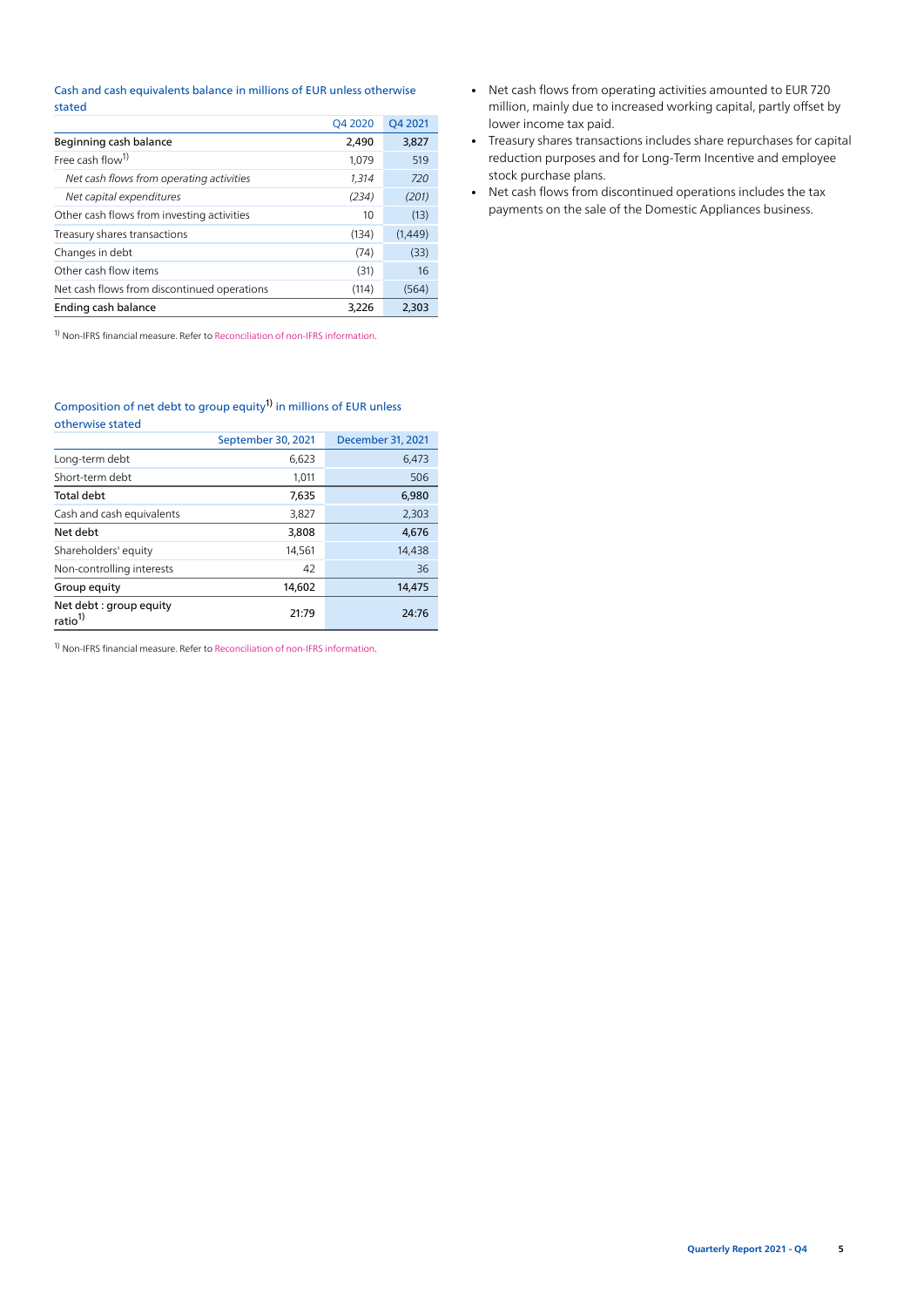### **Diagnosis & Treatment businesses**

#### Key data in millions of EUR unless otherwise stated

|                                       | Q4 2020 | O4 2021 |
|---------------------------------------|---------|---------|
| Sales                                 | 2,458   | 2,508   |
| Sales growth                          |         |         |
| Nominal sales growth                  | $(5)\%$ | 2%      |
| Comparable sales growth <sup>1)</sup> | $1\%$   | 0%      |
| Income from operations                | 285     | 315     |
| as a % of sales                       | 11.6%   | 12.6%   |
| $EBITA^{1}$                           | 315     | 339     |
| as a % of sales                       | 12.8%   | 13.5%   |
| Adjusted EBITA <sup>1)</sup>          | 344     | 325     |
| as a % of sales                       | 14.0%   | 13.0%   |
| Adjusted EBITDA <sup>1)</sup>         | 422     | 406     |
| as a % of sales                       | 17.2%   | 16.2%   |

<sup>1)</sup> Non-IFRS financial measure. Refer to [Reconciliation of non-IFRS information.](#page-18-0)

### **Connected Care businesses**

#### Key data in millions of EUR unless otherwise stated

|                                       | Q4 2020 | Q4 2021    |
|---------------------------------------|---------|------------|
| Sales                                 | 1,582   | 1,205      |
| Sales growth                          |         |            |
| Nominal sales growth                  | 17%     | $(24)\%$   |
| Comparable sales growth <sup>1)</sup> | 24%     | (32)%      |
| Income from operations                | 215     | (318)      |
| as a % of sales                       | 13.6%   | $(26.4)\%$ |
| EBITA <sup>1</sup>                    | 399     | (279)      |
| as a % of sales                       | 25.2%   | $(23.2)\%$ |
| Adjusted EBITA <sup>1)</sup>          | 431     | 141        |
| as a % of sales                       | 27.2%   | 11.7%      |
| Adjusted EBITDA <sup>1)</sup>         | 497     | 196        |
| as a % of sales                       | 31.4%   | 16.3%      |

- Comparable sales were in line with Q4 2020, with double-digit growth in Image-Guided Therapy, which was partly offset by a decline in Ultrasound and in Diagnostic Imaging. All businesses were impacted by supply chain shortages.
- Comparable sales in mature geographies showed low-single-digit growth, while growth geographies recorded a low-single-digit decline.
- Adjusted EBITA was EUR 325 million and the margin amounted to 13.0%, mainly due to the impact of supply chain headwinds.
- Restructuring, acquisition-related and other charges amounted to a gain of EUR 15 million, compared to charges of EUR 28 million in Q4 2020. Q4 2021 includes acquisition-related charges of EUR 10 million, offset by a EUR 26 million gain related to the remeasurement of contingent consideration liabilities. In Q1 2022, restructuring, acquisition-related and other charges are expected to total approximately EUR 25 million.
- Comparable sales declined by 32%, following the high COVID-19-generated demand in Q4 2020, and the impact of the Respironics field action. Sales were also impacted by supply chain shortages.
- Comparable sales in growth and mature geographies showed a double-digit decline for the reasons mentioned above.
- Adjusted EBITA was EUR 141 million and the margin amounted to 11.7%, mainly due to the decline in sales.
- Restructuring, acquisition-related and other charges were EUR 420 million, compared to EUR 32 million in Q4 2020. Q4 2021 includes an addition to a field action provision of EUR 220 million, EUR 47 million of restructuring and acquisition-related charges, and provisions for quality actions of EUR 74 million and other matters of EUR 40 million. In Q1 2022, restructuring, acquisitionrelated and other charges are expected to total approximately EUR 65 million.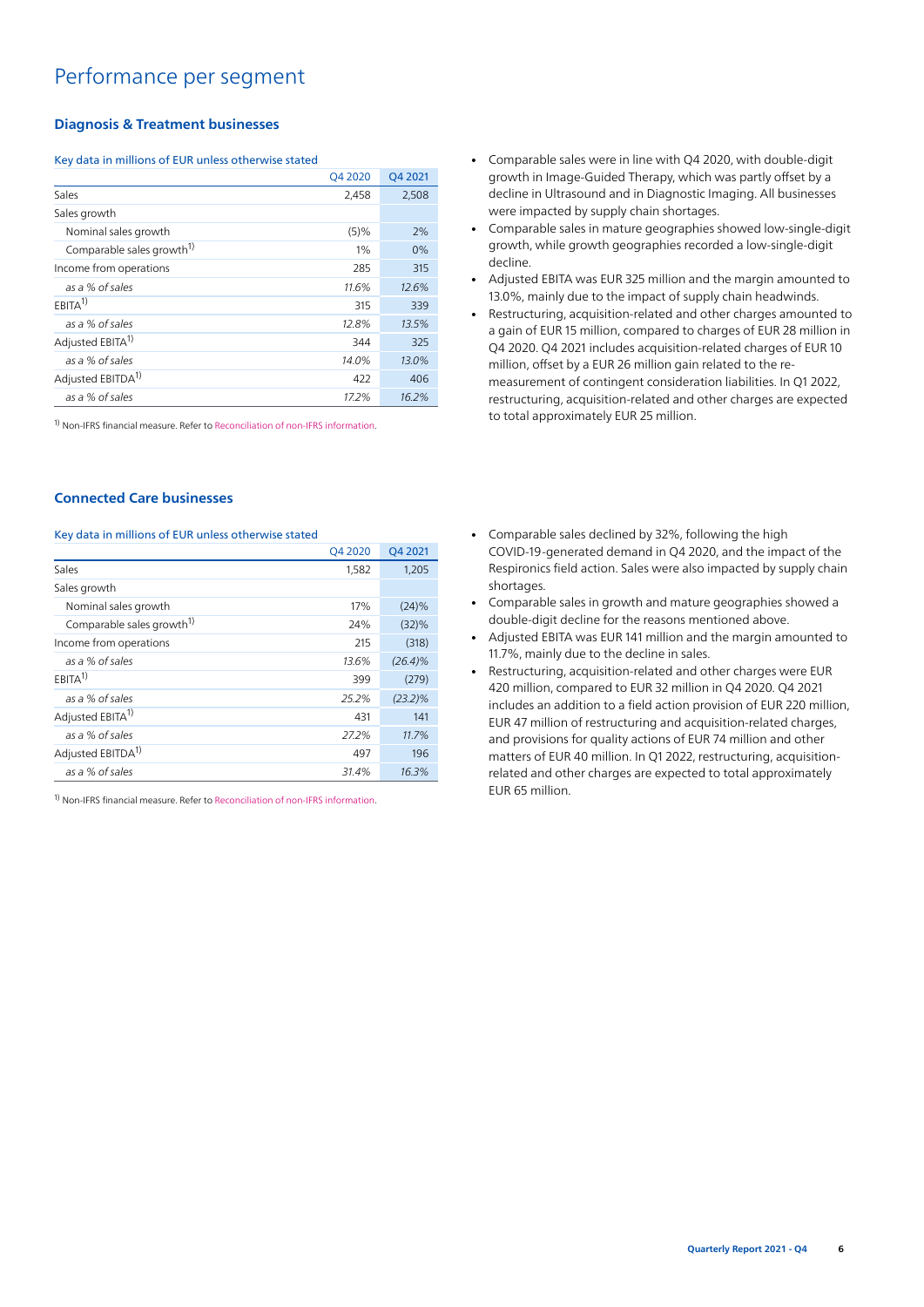### **Personal Health businesses**

#### Key data in millions of EUR unless otherwise stated

|                                       | $Q42020^{1}$ | O4 2021 |
|---------------------------------------|--------------|---------|
| Sales                                 | 1,056        | 1,045   |
| Sales growth                          |              |         |
| Nominal sales growth                  | $(5)\%$      | (1)%    |
| Comparable sales growth <sup>2)</sup> | $0\%$        | $(3)\%$ |
| Income from operations                | 215          | 224     |
| as a % of sales                       | 20.4%        | 21.4%   |
| EBITA <sup>2</sup>                    | 219          | 228     |
| as a % of sales                       | 20.7%        | 21.8%   |
| Adjusted EBITA <sup>2)</sup>          | 222          | 226     |
| as a % of sales                       | 21.0%        | 21.6%   |
| Adjusted EBITDA <sup>2)</sup>         | 258          | 257     |
| as a % of sales                       | 24.4%        | 24.6%   |

<sup>1)</sup> Comparative figures in this report have been restated, refer to 'Presentation' in [Forward](#page-12-0)[looking statements and other important information](#page-12-0).

2) Non-IFRS financial measure. Refer to [Reconciliation of non-IFRS information](#page-18-0).

#### **Other**

#### Key data in millions of EUR

|                                  | Q4 2020 | Q4 2021 |
|----------------------------------|---------|---------|
| Sales                            | 140     | 186     |
| Income from operations           | (62)    | (59)    |
| $EBITA^{1}$                      | (61)    | (57)    |
| Adjusted EBITA <sup>1)</sup> of: | (1)     | (44)    |
| <b>IP Royalties</b>              | 85      | 64      |
| Innovation                       | (43)    | (43)    |
| Central costs                    | (48)    | (62)    |
| Other                            | 5       | (3)     |
| Adjusted EBITDA <sup>1)</sup>    | 86      | 45      |

- Comparable sales declined by 3%, mainly due to supply chain shortages.
- Comparable sales in growth geographies were in line with Q4 2020, while mature geographies recorded a mid-single-digit decline.
- Adjusted EBITA was EUR 226 million and the margin amounted to 21.6%, mainly due to productivity measures.

- Sales increased by EUR 46 million, mainly driven by supplies to a divested business, partly offset by lower royalty income.
- The decrease in Adjusted EBITA mainly relates to lower royalty income and investments, mainly in IT and Quality & Regulatory.
- Restructuring, acquisition-related and other charges amounted to EUR 14 million, compared to EUR 59 million in Q4 2020. In Q1 2022, restructuring, acquisition-related and other charges are expected to total approximately EUR 25 million.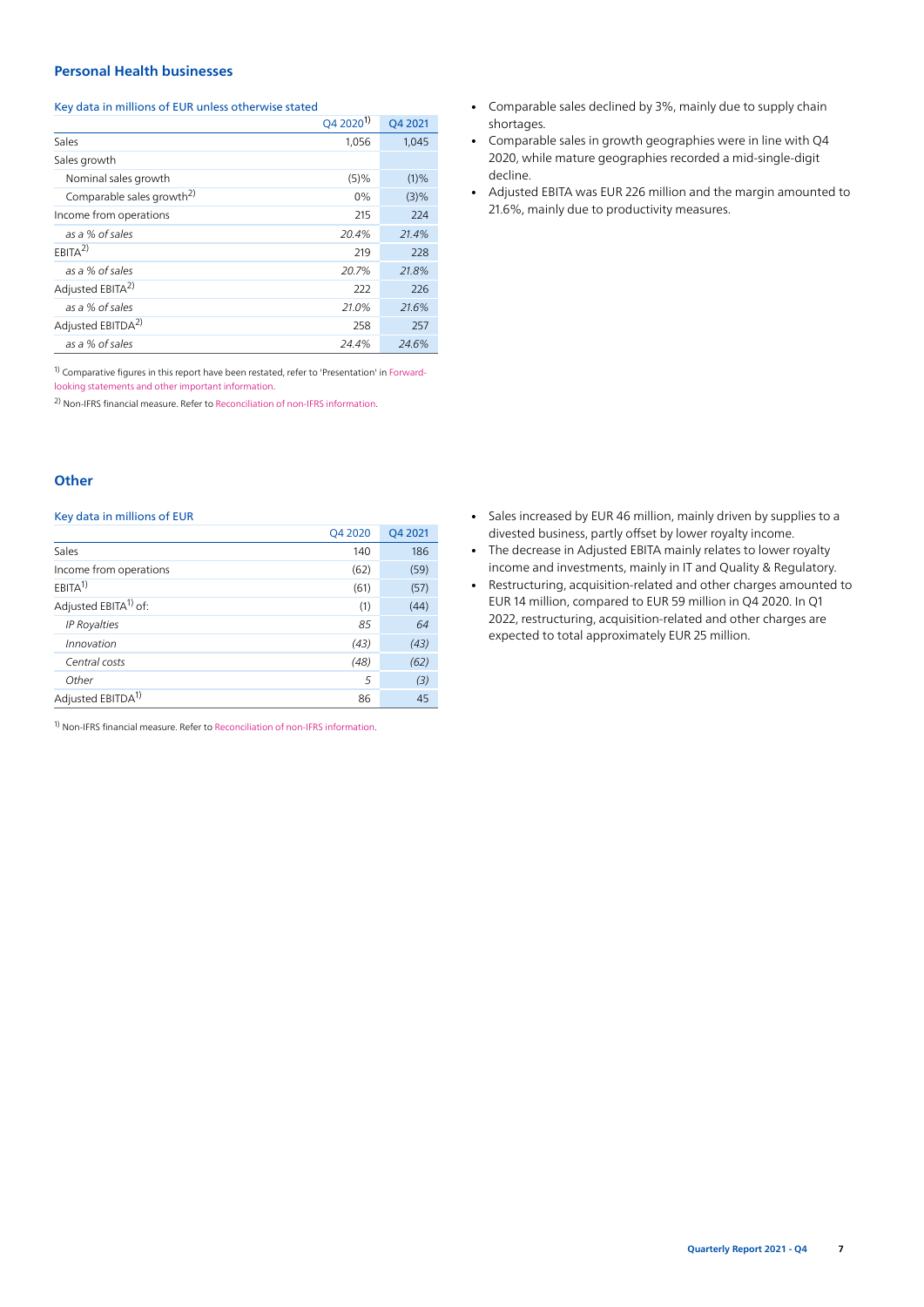# Proposed distribution

A proposal will be submitted to the Annual General Meeting of Shareholders, to be held on May 10, 2022, to declare a distribution of EUR 0.85 per common share, in cash or shares at the option of the shareholder, against the net income of 2021.

If the above dividend proposal is adopted, the shares will be traded ex-dividend as of May 12, 2022 at the New York Stock Exchange and Euronext Amsterdam. In compliance with the listing requirements of the New York Stock Exchange and Euronext Amsterdam, the dividend record date will be May 13, 2022.

Shareholders will be given the opportunity to make their choice between cash and shares between May 16 and June 3, 2022. If no choice is made during this election period, the dividend will be paid in cash. The number of share dividend rights entitled to one new common share will be determined based on the volumeweighted average price of all traded common shares Koninklijke Philips N.V. at Euronext Amsterdam on June 1, 2 and 3, 2022. The company will calculate the number of share dividend rights entitled to one new common share (the ratio), such that the gross dividend in shares will be approximately equal to the gross dividend in cash. The ratio and the number of shares to be issued will be announced on June 7, 2022. Payment of the dividend (up to EUR 744 million) and delivery of new common shares, with settlement of fractions in cash, if required, will take place from June 8, 2022.

Further details will be given in the agenda with explanatory notes for the 2022 Annual General Meeting of Shareholders. All dates mentioned remain provisional until then.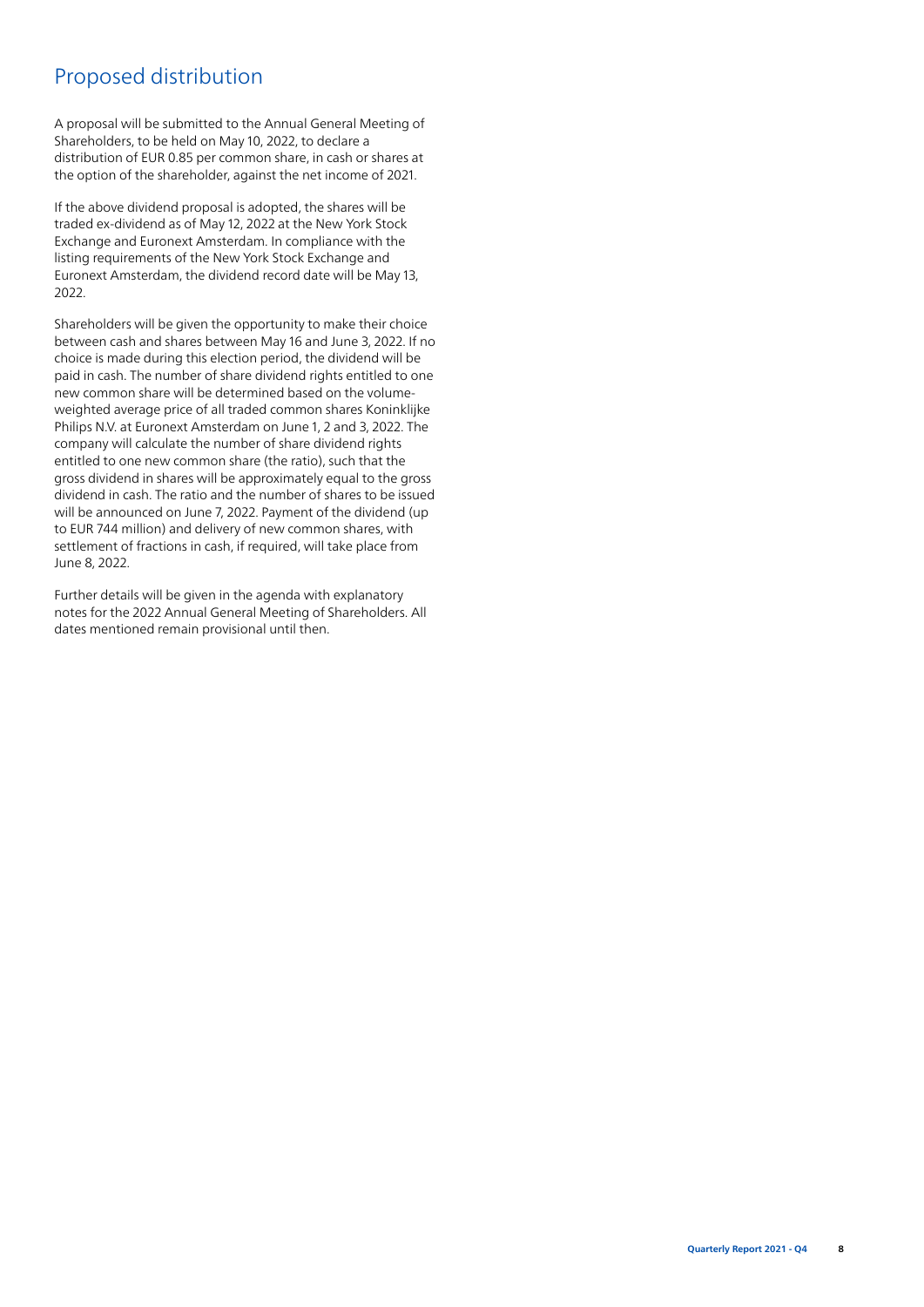# Full-year highlights

### **Philips performance**

#### Key data in millions of EUR unless otherwise stated

|                                                                                                                              | January to December |        |
|------------------------------------------------------------------------------------------------------------------------------|---------------------|--------|
|                                                                                                                              | $2020^{1}$          | 2021   |
| Sales                                                                                                                        | 17,313              | 17,156 |
| Nominal sales growth                                                                                                         | 1%                  | (1)%   |
| Comparable sales growth <sup>2)</sup>                                                                                        | 3%                  | (1)%   |
| Comparable order intake <sup>3)</sup>                                                                                        | 9%                  | 4%     |
| Income from operations                                                                                                       | 1.264               | 553    |
| as a % of sales                                                                                                              | 7.3%                | 3.2%   |
| Financial expenses, net                                                                                                      | (44)                | (39)   |
| Investments in associates, net of income<br>taxes                                                                            | (9)                 | (4)    |
| Income tax expense                                                                                                           | (212)               | 103    |
| Income from continuing operations                                                                                            | 999                 | 612    |
| Discontinued operations, net of income taxes                                                                                 | 196                 | 2,711  |
| Net income                                                                                                                   | 1,195               | 3,323  |
| Earnings per common share (EPS)                                                                                              |                     |        |
| Income from continuing operations to<br>shareholders <sup>4)</sup> (in EUR) - diluted                                        | 1.08                | 0.67   |
| Adjusted income from continuing operations<br>attributable to shareholders <sup>4)</sup> (in EUR) -<br>diluted <sup>2)</sup> | 1.74                | 1.65   |
| Net income attributable to shareholders <sup>4)</sup> per<br>common share (in EUR) - diluted                                 | 1.29                | 3.65   |
| $FRITA^{2}$                                                                                                                  | 1,784               | 890    |
| as a % of sales                                                                                                              | 10.3%               | 5.2%   |
| Adjusted EBITA <sup>2)</sup>                                                                                                 | 2,277               | 2,054  |
| as a % of sales                                                                                                              | 13.2%               | 12.0%  |
| Adjusted EBITDA <sup>2)</sup>                                                                                                | 3,262               | 2,985  |
| as a % of sales                                                                                                              | 18.8%               | 17.4%  |

<sup>1)</sup> Comparative figures in this report have been restated, refer to 'Presentation' in [Forward](#page-12-0)[looking statements and other important information](#page-12-0).

2) Non-IFRS financial measure. Refer to [Reconciliation of non-IFRS information](#page-18-0).

<sup>3)</sup> Comparable order intake is presented when discussing the Philips Group's performance. For the definition of this measure, refer to chapter 12.4, Other Key Performance Indicators, of the [Annual Report 2020](https://www.results.philips.com/publications/ar20/downloads/pdf/en/PhilipsFullAnnualReport2020-English.pdf?v=20211204143501).

4) Shareholders refers to shareholders of Koninklijke Philips N.V.

- Comparable sales declined by 1%, with high-single-digit growth in the Personal Health businesses and Diagnosis & Treatment businesses, which was more than offset by a decline in the Connected Care businesses, following the high COVID-19-generated demand in 2020 and the consequences of the Respironics field action.
- Comparable order intake increased by 4%, with double-digit growth in the Diagnosis & Treatment businesses, which was partly offset by a double-digit decline in the Connected Care businesses following the high COVID-19-generated demand in 2020.
- Adjusted EBITA was EUR 2,054 million and the margin amounted to 12.0%, due to a decline in sales and the impact of supply chain headwinds, partly offset by productivity measures.
- Amortization of acquired intangible assets includes an impairment of EUR 55 million related to technology assets.
- Restructuring, acquisition-related and other charges amounted to EUR 1,164 million, compared to EUR 494 million in 2020. 2021 includes a field action provision of EUR 719 million, a loss of EUR 76 million related to a divestment, restructuring charges of EUR 80 million, acquisition-related charges of EUR 102 million partly offset by a EUR 87 million gain related to the re-measurement of contingent consideration liabilities, provisions for quality actions of EUR 94 million and other matters of EUR 53 million in the Connected Care businesses, and separation costs of EUR 64 million related to the Domestic Appliances business. 2021 also includes a favorable result in legal matters of EUR 38 million, a gain of EUR 33 million related to a minority participation, and a benefit from the re-measurement of environmental liabilities of EUR 22 million.
- Financial income and expenses resulted in an expense of EUR 39 million, compared to an expense of EUR 44 million in 2020. 2021 includes gains on the value of Philips' minority participations and higher net interest income.
- Income tax decreased by EUR 315 million year-on-year, mainly due to lower income, as well as the impact from the recognition of tax assets and other tax benefits as a result of a business transfer.
- Net income from discontinued operations increased by EUR 2,515 million year-on-year, mainly driven by the result on the sale of the Domestic Appliances business.
- Net income increased by EUR 2,128 million, mainly driven by the result on the sale of the Domestic Appliances business, partly offset by the EUR 719 million field action provision.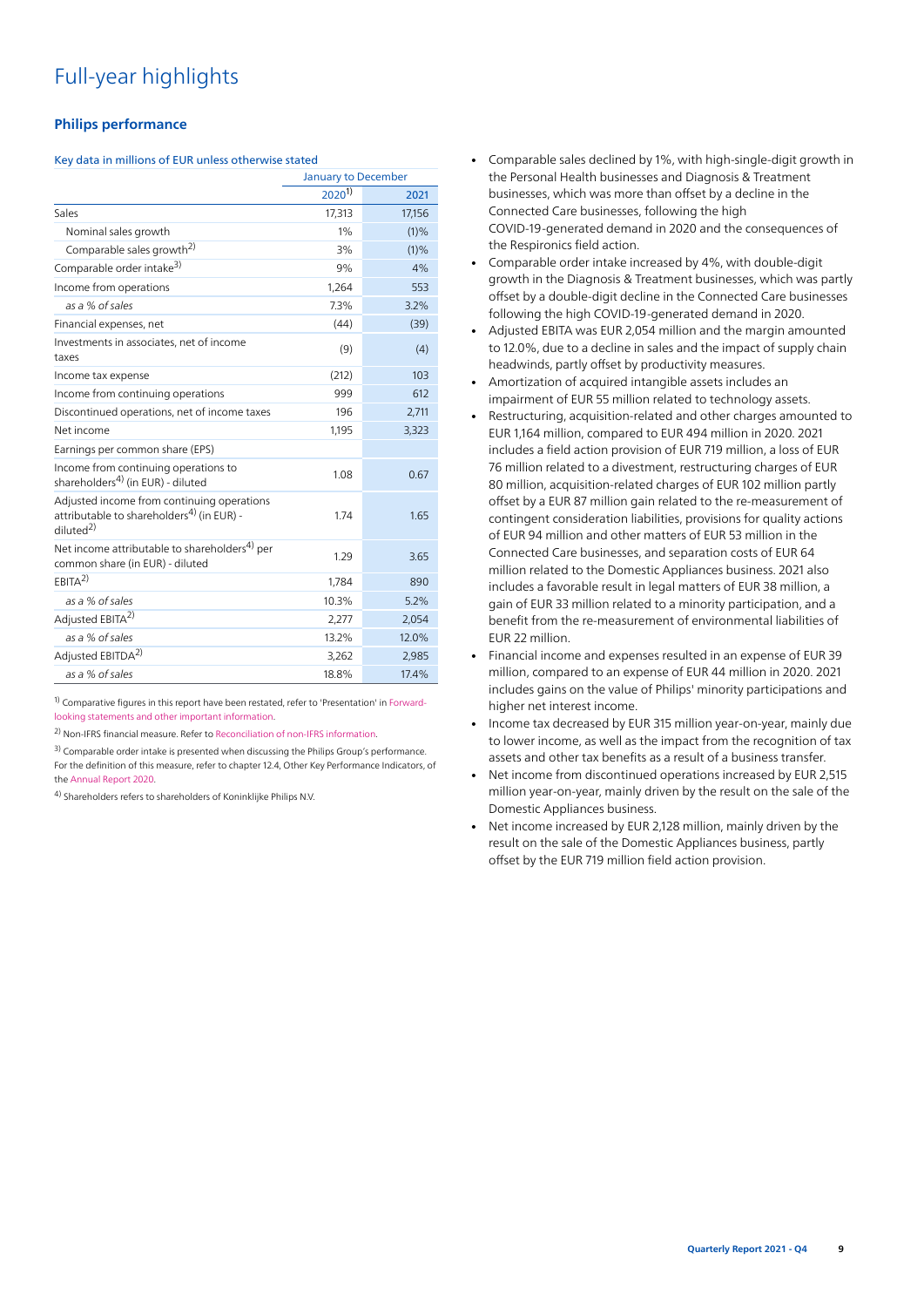#### Cash and cash equivalents balance in millions of EUR

|                                                | January to December |         |
|------------------------------------------------|---------------------|---------|
|                                                | 2020                | 2021    |
| Beginning cash and cash equivalents<br>balance | 1,425               | 3,226   |
| Free cash flow <sup>1)</sup>                   | 1,635               | 900     |
| Net cash flows from operating activities       | 2,511               | 1,629   |
| Net capital expenditures                       | (876)               | (729)   |
| Other cash flows from investing activities     | (391)               | (2,943) |
| Treasury shares transactions                   | (297)               | (1,613) |
| Changes in debt                                | 783                 | (251)   |
| Dividend paid to shareholders                  | (1)                 | (482)   |
| Other cash flow items                          | (57)                | 62      |
| Net cash flows discontinued operations         | 129                 | 3,403   |
| Ending cash and cash equivalents balance       | 3.226               | 2,303   |

<sup>1)</sup> Non-IFRS financial measure. Refer to [Reconciliation of non-IFRS information.](#page-18-0)

#### Composition of net debt to group equity<sup>[1\)](#page-3-1)</sup> in millions of EUR unless otherwise stated

|                                               | December 31, 2020 | December 31, 2021 |
|-----------------------------------------------|-------------------|-------------------|
| Long-term debt                                | 5,705             | 6,473             |
| Short-term debt                               | 1,229             | 506               |
| Total debt                                    | 6,934             | 6,980             |
| Cash and cash equivalents                     | 3,226             | 2,303             |
| Net debt                                      | 3,708             | 4,676             |
| Shareholders' equity                          | 11,870            | 14,438            |
| Non-controlling interests                     | 31                | 36                |
| Group equity                                  | 11,901            | 14,475            |
| Net Debt: group equity<br>ratio <sup>1)</sup> | 24:76             | 24:76             |

- Net cash flows from operating activities amounted to EUR 1,629 million, mainly due to increased working capital and consumption of provisions, partly offset by lower income tax paid.
- Other cash flows from investing activities mainly includes transactions related to the acquisitions of BioTelemetry and Capsule Technologies amounting to EUR 2.8 billion.
- Treasury shares transactions includes share repurchases for capital reduction purposes and for Long-Term Incentive and employee stock purchase plans.
- Changes in debt mainly includes lease repayments, whereas 2020 mainly included the net proceeds related to bonds issued, partly offset by lease repayments.
- Dividend paid to shareholders includes a EUR 409 million cash dividend, whereas in 2020 the dividend was fully distributed in shares.
- Net cash flows from discontinued operations includes the net cash proceeds after tax on the sale of the Domestic Appliances business.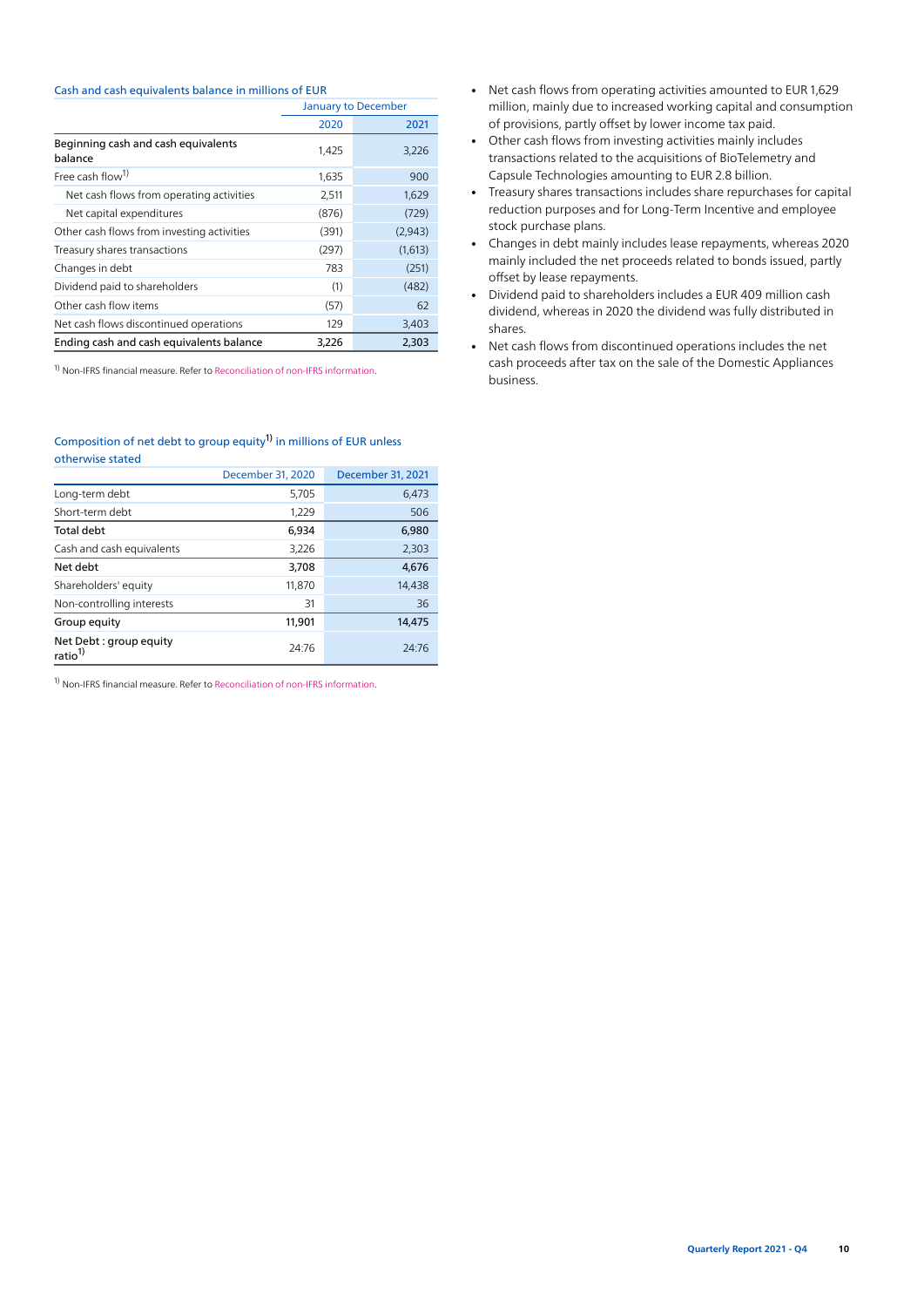## Performance per segment

### **Diagnosis & Treatment businesses**

### Key data in millions of EUR unless otherwise stated

|                                       |              | <b>January to December</b> |  |
|---------------------------------------|--------------|----------------------------|--|
|                                       | 2020<br>2021 |                            |  |
| Sales                                 | 8,175        | 8,635                      |  |
| Sales growth                          |              |                            |  |
| Nominal sales growth                  | $(4)\%$      | 6%                         |  |
| Comparable sales growth <sup>1)</sup> | $(2)\%$      | 8%                         |  |
| Income from operations                | 497          | 941                        |  |
| as a % of sales                       | 6.1%         | 10.9%                      |  |
| $EBITA^{1}$                           | 706          | 1,097                      |  |
| as a % of sales                       | 8.6%         | 12.7%                      |  |
| Adjusted EBITA <sup>1)</sup>          | 818          | 1,071                      |  |
| as a % of sales                       | 10.0%        | 12.4%                      |  |
| Adjusted EBITDA <sup>1)</sup>         | 1,111        | 1,358                      |  |
| as a % of sales                       | 13.6%        | 15.7%                      |  |

<sup>1)</sup> Non-IFRS financial measure. Refer to [Reconciliation of non-IFRS information.](#page-18-0)

#### **Connected Care businesses**

Key data in millions of EUR unless otherwise stated

|                                       |       | January to December |
|---------------------------------------|-------|---------------------|
|                                       | 2020  | 2021                |
| Sales                                 | 5,568 | 4,593               |
| Sales growth                          |       |                     |
| Nominal sales growth                  | 19%   | (18)%               |
| Comparable sales growth <sup>1)</sup> | 22%   | (23)%               |
| Income from operations                | 711   | (732)               |
| as a % of sales                       | 12.8% | $(15.9)\%$          |
| $EBITA^{1}$                           | 989   | (571)               |
| as a % of sales                       | 17.8% | $(12.4)\%$          |
| Adjusted EBITA <sup>1)</sup>          | 1,198 | 488                 |
| as a % of sales                       | 21.5% | 10.6%               |
| Adjusted EBITDA <sup>1)</sup>         | 1,415 | 672                 |
| as a % of sales                       | 25.4% | 14.6%               |

<sup>1)</sup> Non-IFRS financial measure. Refer to [Reconciliation of non-IFRS information.](#page-18-0)

- Comparable sales growth was 8%, with double-digit growth in Image-Guided Therapy and mid-single-digit growth in Diagnostic Imaging and Ultrasound.
- Comparable sales in mature geographies showed high-singledigit growth, driven by double-digit growth in North America and high-single-digit growth in Western Europe. Growth geographies recorded high-single-digit growth, driven by double-digit growth in Latin America and India and mid-single-digit growth in China.
- Adjusted EBITA was EUR 1,071 million and the margin amounted to 12.4%, mainly driven by sales growth and productivity measures.
- Amortization of acquired intangible assets includes an impairment of EUR 55 million related to technology assets.
- Restructuring, acquisition-related and other charges amounted to a gain of EUR 25 million, compared to charges of EUR 112 million in 2020. 2021 includes restructuring charges of EUR 44 million, acquisition-related charges of EUR 48 million offset by a EUR 85 million gain related to the re-measurement of contingent consideration liabilities, and a favorable result in legal matters of EUR 38 million.
- Comparable sales declined by 23%, following the high COVID-19-generated demand in Q4 2020 and the impact of the Respironics field action in 2021.
- Comparable sales in growth and mature geographies showed a double-digit decline, for the reasons mentioned above.
- Adjusted EBITA was EUR 488 million and the margin amounted to 10.6%, mainly due to the decline in sales and the impact in the Sleep & Respiratory Care business.
- Restructuring, acquisition-related and other charges were EUR 1,058 million, compared to EUR 209 million in 2020. 2021 includes a field action provision of EUR 719 million, EUR 93 million of restructuring and acquisition-related charges, provisions for quality actions of EUR 94 million and other matters of EUR 53 million, and a gain of EUR 33 million related to a minority participation.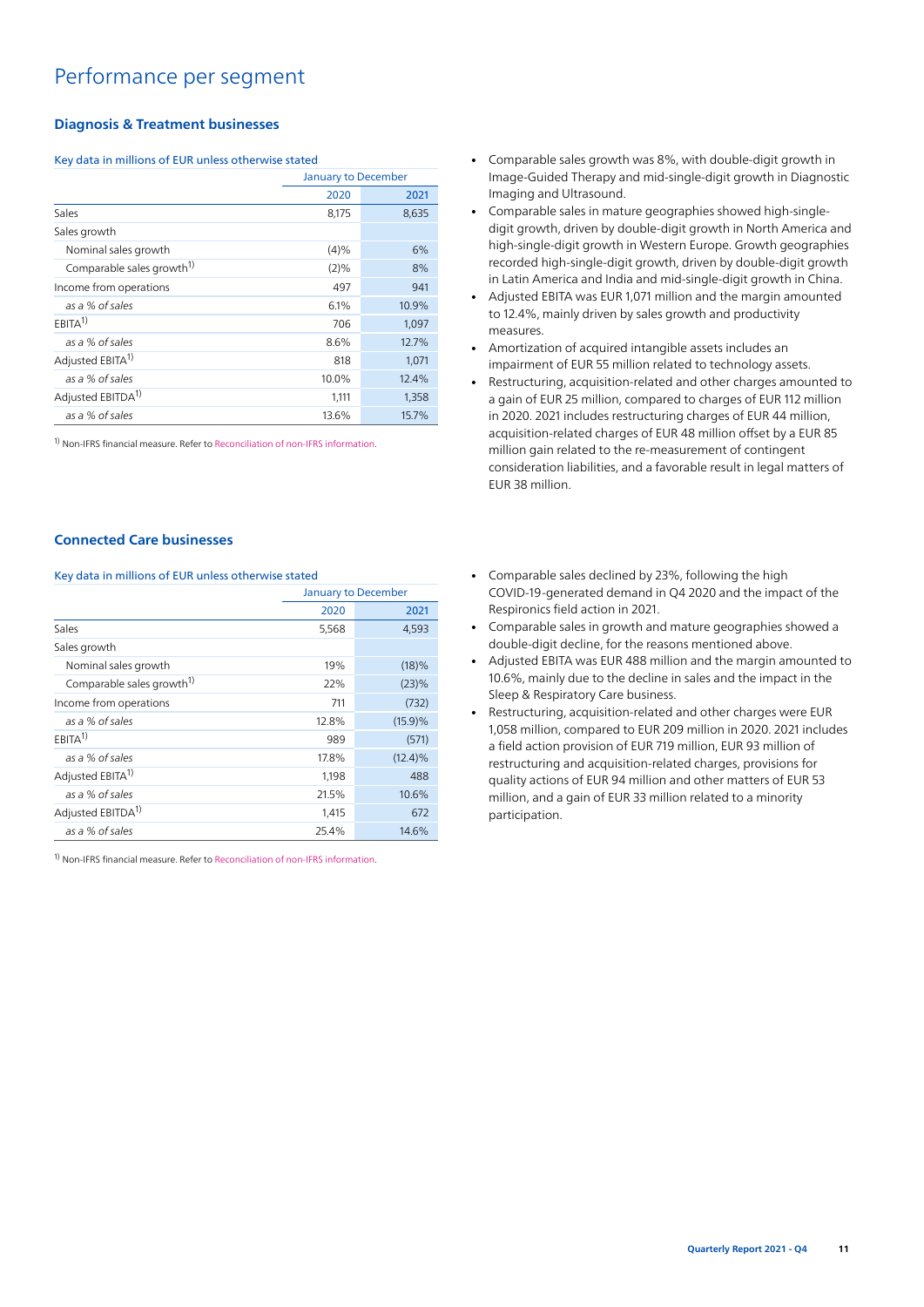### **Personal Health businesses**

#### Key data in millions of EUR unless otherwise stated

|                                       |            | <b>January to December</b> |  |  |  |
|---------------------------------------|------------|----------------------------|--|--|--|
|                                       | $2020^{1}$ | 2021                       |  |  |  |
| Sales                                 | 3,173      | 3,410                      |  |  |  |
| Sales growth                          |            |                            |  |  |  |
| Nominal sales growth                  | $(10)\%$   | 7%                         |  |  |  |
| Comparable sales growth <sup>2)</sup> | (7)%       | 9%                         |  |  |  |
| Income from operations                | 356        | 585                        |  |  |  |
| as a % of sales                       | 11.2%      | 17.2%                      |  |  |  |
| $EBITA^{2)}$                          | 371        | 600                        |  |  |  |
| as a % of sales                       | 11.7%      | 17.6%                      |  |  |  |
| Adjusted EBITA <sup>2)</sup>          | 426        | 599                        |  |  |  |
| as a % of sales                       | 13.4%      | 17.6%                      |  |  |  |
| Adjusted EBITDA <sup>2)</sup>         | 556        | 714                        |  |  |  |
| as a % of sales                       | 17.5%      | 20.9%                      |  |  |  |

<sup>1)</sup> Comparative figures in this report have been restated, refer to 'Presentation' in [Forward](#page-12-0)[looking statements and other important information](#page-12-0).

2) Non-IFRS financial measure. Refer to [Reconciliation of non-IFRS information](#page-18-0).

#### **Other**

#### Key data in millions of EUR

|                                  | January to December |       |  |
|----------------------------------|---------------------|-------|--|
|                                  | 2020                | 2021  |  |
| Sales                            | 396                 | 519   |  |
| Income from operations           | (300)               | (242) |  |
| EBITA <sup>1</sup>               | (282)               | (236) |  |
| Adjusted EBITA <sup>1)</sup> of: | (165)               | (105) |  |
| <b>IP Royalties</b>              | 204                 | 246   |  |
| Innovation                       | (178)               | (151) |  |
| Central costs                    | (137)               | (189) |  |
| Other                            | (54)                | (10)  |  |
| Adjusted EBITDA <sup>1)</sup>    | 180                 | 241   |  |

- Comparable sales growth was 9%, with double-digit growth in Personal Care and Mother & Child Care and mid-single-digit growth in Oral Healthcare.
- Comparable sales in mature geographies showed mid-single-digit growth, driven by mid-single-digit growth in North America and Western Europe. Growth geographies recorded double-digit growth, driven by double-digit growth in Central & Eastern Europe, Russia & Central Asia and Latin America and mid-singledigit growth in China.
- Adjusted EBITA was EUR 599 million and the margin amounted to 17.6%, mainly driven by sales growth and productivity measures, partly offset by higher investments in advertising & promotion.
- Restructuring, acquisition-related and other charges were not material, compared to EUR 55 million in 2020.

- Sales increased by EUR 123 million, mainly driven by supplies to a divested business and higher royalty income.
- Adjusted EBITA increased by EUR 60 million, mainly due to higher royalty income and lower charges related to environmental provisions, partly offset by investments, mainly in IT and Quality & Regulatory.
- Restructuring, acquisition-related and other charges amounted to EUR 131 million, compared to EUR 118 million in 2020. 2021 includes a loss of EUR 76 million related to a divestment and EUR 64 million of separation costs related to the Domestic Appliances business, partly offset by a benefit from the re-measurement of environmental liabilities of EUR 22 million.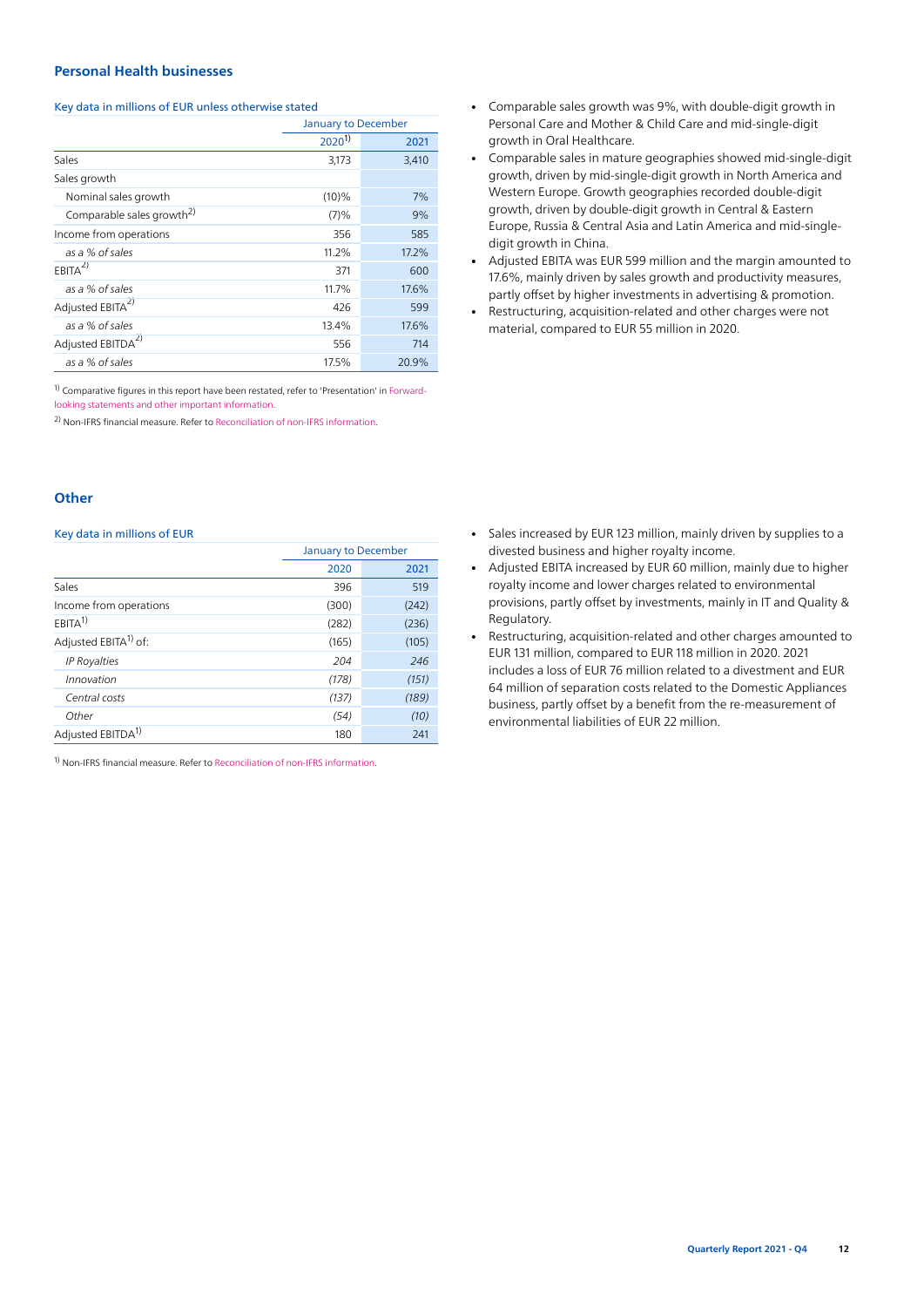# <span id="page-12-0"></span>Forward-looking statements and other important information

### **Forward-looking statements**

This document and the related oral presentation, including responses to questions following the presentation, contain certain forward-looking statements with respect to the financial condition, results of operations and business of Philips and certain of the plans and objectives of Philips with respect to these items. Examples of forward-looking statements include: statements made about our strategy; estimates of sales growth; future Adjusted EBITA; future restructuring and acquisitionrelated charges and other costs; future developments in Philips' organic business; and the completion of acquisitions and divestments. By their nature, these statements involve risk and uncertainty because they relate to future events and circumstances and there are many factors that could cause actual results and developments to differ materially from those expressed or implied by these statements.

These factors include but are not limited to: changes in industry or market circumstances; economic, political and societal changes; Philips' increasing focus on health technology and solutions; the successful completion of divestments; the realization of Philips' objectives in growth geographies; business plans and integration of acquisitions; securing and maintaining Philips' intellectual property rights, and unauthorized use of third-party intellectual property rights; COVID-19 and other pandemics; breaches of cybersecurity; IT system changes or failures; the effectiveness of our supply chain; challenges to drive operational excellence, productivity and speed in bringing innovations to market; attracting and retaining personnel; future trade arrangements following Brexit; compliance with regulations and standards, including quality, product safety and data privacy; compliance with business conduct rules and regulations; treasury risks and other financial risks; tax risks; costs of defined-benefit pension plans and other post-retirement plans; reliability of internal controls, financial reporting and management process. As a result, Philips' actual future results may differ materially from the plans, goals and expectations set forth in such forward-looking statements. For a discussion of factors that could cause future results to differ from such forward-looking statements, see also the Risk management chapter included in the [Annual Report 2020.](https://www.results.philips.com/publications/ar20/downloads/pdf/en/PhilipsFullAnnualReport2020-English.pdf?v=20211204143501)

Philips has recognized a provision related to the voluntary recall notification in the US/field safety notice outside the US for certain sleep and respiratory care products, based on Philips' best estimate for the expected field actions. The future developments are subject to significant uncertainties, which require management to make estimates and assumptions about items such as quantities, costs to repair or replace, and duration. Actual outcomes in future periods may differ from these estimates and affect the company's results of operations, financial position and cash flows.

#### **Third-party market share data**

Statements regarding market share, contained in this document, including those regarding Philips' competitive position, are based on outside sources such as specialized research institutes, industry and dealer panels in combination with management estimates. Where information is not yet available to Philips, market share statements may also be based on estimates and projections prepared by management and/or based on outside sources of information. Management's estimates of rankings are based on order intake or sales, depending on the business.

#### **Market Abuse Regulation**

This press release contains inside information within the meaning of Article 7(1) of the EU Market Abuse Regulation.

#### **Use of non-IFRS information**

In presenting and discussing the Philips Group's financial position, operating results and cash flows, management uses certain non-IFRS financial measures. These non-IFRS financial measures should not be viewed in isolation as alternatives to the equivalent IFRS measure and should be used in conjunction with the most directly comparable IFRS measures. Non-IFRS financial measures do not have standardized meaning under IFRS and therefore may not be comparable to similar measures presented by other issuers. A reconciliation of these non-IFRS measures to the most directly comparable IFRS measures is contained in this document. Further information on non-IFRS measures can be found in the [Annual Report 2020.](https://www.results.philips.com/publications/ar20/downloads/pdf/en/PhilipsFullAnnualReport2020-English.pdf?v=20211204143501)

#### **Use of fair value information**

In presenting the Philips Group's financial position, fair values are used for the measurement of various items in accordance with the applicable accounting standards. These fair values are based on market prices, where available, and are obtained from sources that are deemed to be reliable. Readers are cautioned that these values are subject to changes over time and are only valid at the balance sheet date. When quoted prices or observable market data are not readily available, fair values are estimated using appropriate valuation models and unobservable inputs. Such fair value estimates require management to make significant assumptions with respect to future developments, which are inherently uncertain and may therefore deviate from actual developments. Critical assumptions used are disclosed in the [Annual Report 2020](https://www.results.philips.com/publications/ar20/downloads/pdf/en/PhilipsFullAnnualReport2020-English.pdf?v=20211204143501). In certain cases independent valuations are obtained to support management's determination of fair values.

#### **Presentation**

All amounts are in millions of euros unless otherwise stated. Due to rounding, amounts may not add up precisely to totals provided. All reported data is unaudited. Financial reporting is in accordance with the accounting policies as stated in the [Annual](https://www.results.philips.com/publications/ar20/downloads/pdf/en/PhilipsFullAnnualReport2020-English.pdf?v=20211204143501) [Report 2020](https://www.results.philips.com/publications/ar20/downloads/pdf/en/PhilipsFullAnnualReport2020-English.pdf?v=20211204143501) except for the adoption of new standards and amendments to standards which are also expected to be reflected in the company's consolidated IFRS financial statements as at and for the year ending December 31, 2021.

On September 1, 2021, Philips completed the sale of the Domestic Appliances business. The results of this transaction, which Philips announced on March 25, 2021, are presented under Discontinued Operations in this report. Comparative results have been restated to reflect the treatment of the Domestic Appliances business as a discontinued operation since Q1 2021. Further details of the restatement have been published on the Philips Investor Relations website and can be accessed [here](https://www.philips.com/c-dam/corporate/about-philips/investors/acquisitions/Philips-Restated-financials-excluding-Domestic-Appliances-April-8-2021.pdf).

Prior-period amounts have been reclassified to conform to the current-period presentation; this includes immaterial organizational changes.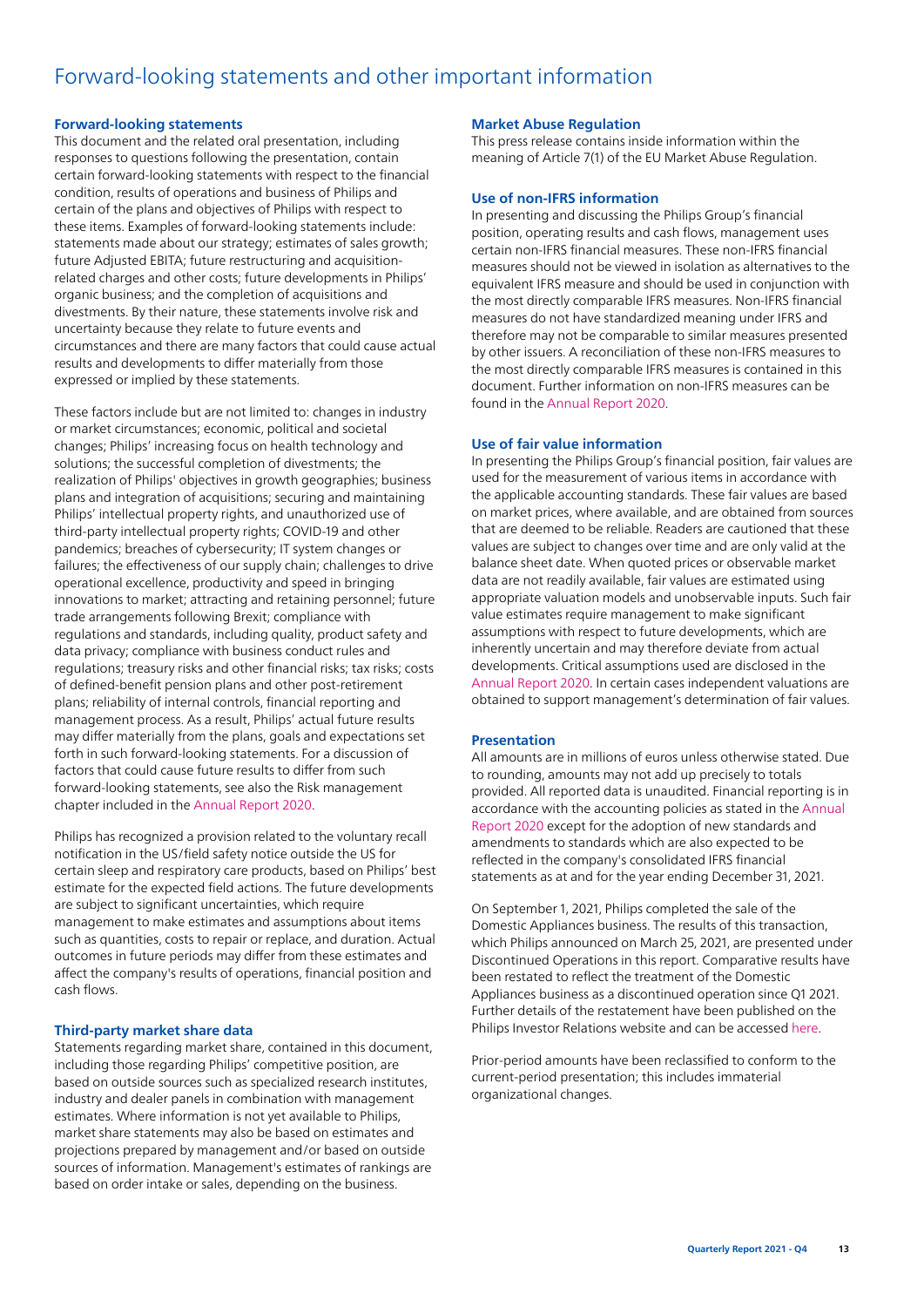# Condensed consolidated statements of income

### in millions of EUR unless otherwise stated

|                                                                                                                                | Q <sub>4</sub> |         |         | <b>January to December</b> |
|--------------------------------------------------------------------------------------------------------------------------------|----------------|---------|---------|----------------------------|
|                                                                                                                                | 2020           | 2021    | 2020    | 2021                       |
| Sales                                                                                                                          | 5,235          | 4,944   | 17,313  | 17,156                     |
| Cost of sales                                                                                                                  | (2,710)        | (3,026) | (9,493) | (9,988)                    |
| Gross margin                                                                                                                   | 2,525          | 1,918   | 7,820   | 7,168                      |
| Selling expenses                                                                                                               | (1,107)        | (1,175) | (4,054) | (4,258)                    |
| General and administrative expenses                                                                                            | (162)          | (124)   | (630)   | (599)                      |
| Research and development expenses                                                                                              | (465)          | (475)   | (1,822) | (1,806)                    |
| Other business income                                                                                                          | 11             | 45      | 122     | 186                        |
| Other business expenses                                                                                                        | (149)          | (28)    | (173)   | (138)                      |
| Income from operations                                                                                                         | 654            | 162     | 1,264   | 553                        |
| Financial income                                                                                                               | 40             | 35      | 158     | 149                        |
| Financial expenses                                                                                                             | (59)           | (56)    | (202)   | (188)                      |
| Investment in associates, net of income taxes                                                                                  | (1)            | (8)     | (9)     | (4)                        |
| Income before taxes                                                                                                            | 634            | 133     | 1,211   | 509                        |
| Income tax expense                                                                                                             | (126)          | 6       | (212)   | 103                        |
| Income from continuing operations                                                                                              | 508            | 139     | 999     | 612                        |
| Discontinued operations, net of income taxes                                                                                   | 99             | 12      | 196     | 2,711                      |
| Net income                                                                                                                     | 607            | 151     | 1,195   | 3,323                      |
| Attribution of net income                                                                                                      |                |         |         |                            |
| Income from continuing operations attributable to shareholders <sup>1)</sup>                                                   | 504            | 145     | 991     | 608                        |
| Net income attributable to shareholders <sup>1)</sup>                                                                          | 603            | 157     | 1,187   | 3,319                      |
| Net income attributable to non-controlling interests                                                                           | $\overline{4}$ | (6)     | 8       | $\Delta$                   |
| Earnings per common share                                                                                                      |                |         |         |                            |
| Weighted average number of common shares outstanding (after deduction of treasury shares)<br>during the period (in thousands): |                |         |         |                            |
| - basic                                                                                                                        | 907,303        | 888,858 | 907,721 | 904,272                    |
| - diluted                                                                                                                      | 915,209        | 894,388 | 916,625 | 909,655                    |
| Income from continuing operations attributable to shareholders <sup>1)</sup>                                                   |                |         |         |                            |
| - basic                                                                                                                        | 0.56           | 0.16    | 1.09    | 0.67                       |
| - diluted                                                                                                                      | 0.55           | 0.16    | 1.08    | 0.67                       |
| Net income attributable to shareholders <sup>1)</sup>                                                                          |                |         |         |                            |
| - basic                                                                                                                        | 0.66           | 0.18    | 1.31    | 3.67                       |
| - diluted                                                                                                                      | 0.66           | 0.18    | 1.29    | 3.65                       |

1) Shareholders refers to shareholders of Koninklijke Philips N.V.

Amounts may not add up due to rounding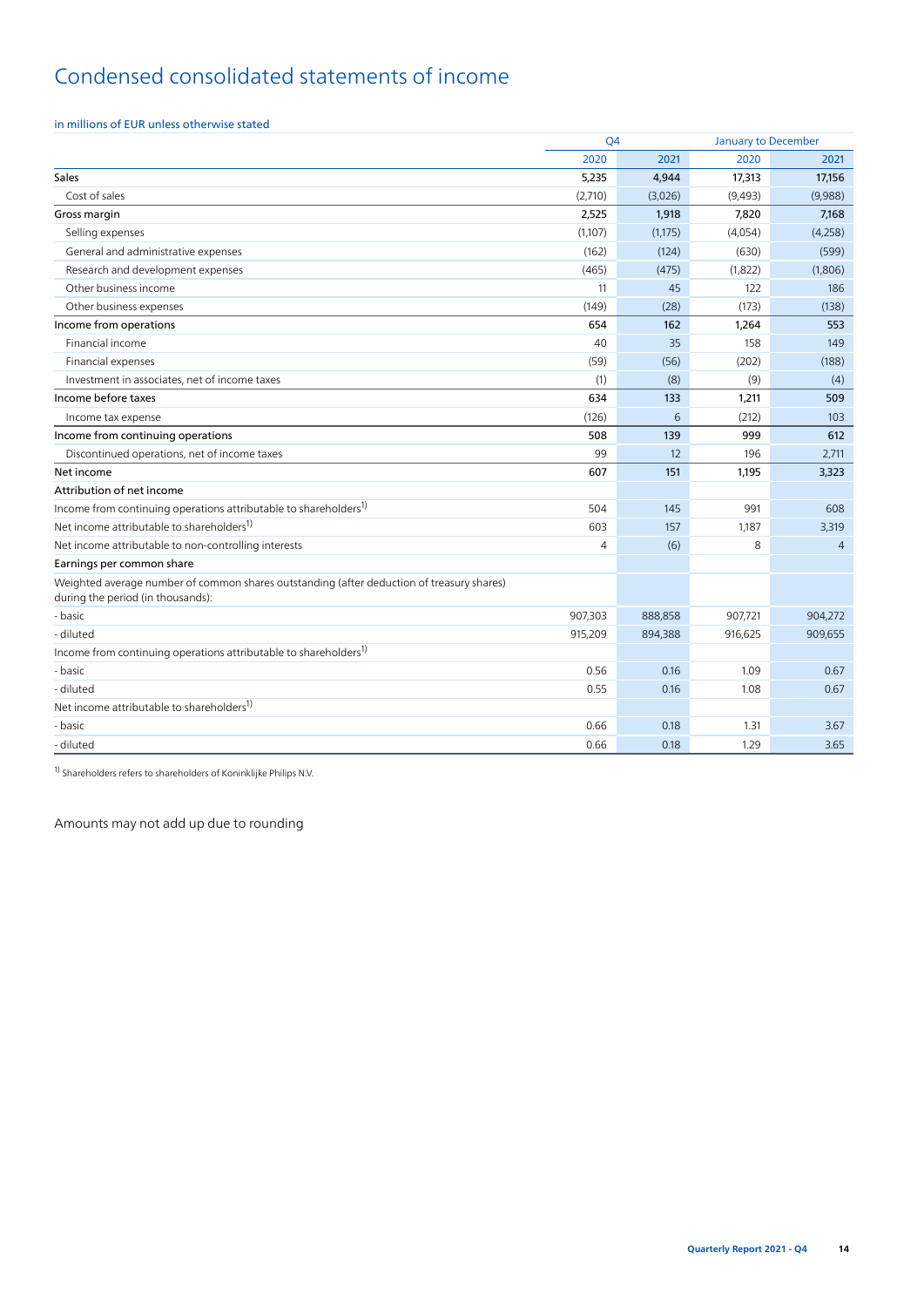# Condensed statements of comprehensive income

### In millions of EUR

|                                                                                  | <b>January to December</b> |                |  |  |  |
|----------------------------------------------------------------------------------|----------------------------|----------------|--|--|--|
|                                                                                  | 2020                       | 2021           |  |  |  |
| Net income for the period                                                        | 1,195                      | 3,323          |  |  |  |
|                                                                                  |                            |                |  |  |  |
| Pensions and other post employment plans:                                        |                            |                |  |  |  |
| Remeasurement, before tax                                                        | 51                         | 134            |  |  |  |
| Income tax effect on remeasurements                                              | (12)                       | (21)           |  |  |  |
| Financial assets fair value through OCI:                                         |                            |                |  |  |  |
| Net current-period change, before tax                                            |                            | (39)           |  |  |  |
| Income tax effect on net current-period change                                   |                            | -1             |  |  |  |
| Total of items that will not be reclassified to Income statement                 | 39                         | 74             |  |  |  |
|                                                                                  |                            |                |  |  |  |
| Currency translation differences:                                                |                            |                |  |  |  |
| Net current-period change, before tax                                            | (1,040)                    | 1,078          |  |  |  |
| Income tax effect on net current-period change                                   | 1                          | (5)            |  |  |  |
| Reclassification adjustment for (gain) loss realized                             |                            | 36             |  |  |  |
| Reclassification adjustment for (gain) loss realized, in discontinued operations |                            | 69             |  |  |  |
| Cash flow hedges:                                                                |                            |                |  |  |  |
| Net current-period change, before tax                                            | 69                         | (52)           |  |  |  |
| Income tax effect on net current-period change                                   | (17)                       | 18             |  |  |  |
| Reclassification adjustment for (gain) loss realized                             | (6)                        | (14)           |  |  |  |
| Total of items that are or may be reclassified to Income Statement               | (992)                      | 1,129          |  |  |  |
|                                                                                  |                            |                |  |  |  |
| Other comprehensive income (loss) for the period                                 | (953)                      | 1,203          |  |  |  |
| Total comprehensive income (loss) for the period                                 | 242                        | 4,527          |  |  |  |
| Total comprehensive income attributable to:                                      |                            |                |  |  |  |
| Shareholders of Koninklijke Philips N.V.                                         | 235                        | 4,520          |  |  |  |
| Non-controlling interests                                                        | 6                          | $\overline{7}$ |  |  |  |

Amounts may not add up due to rounding.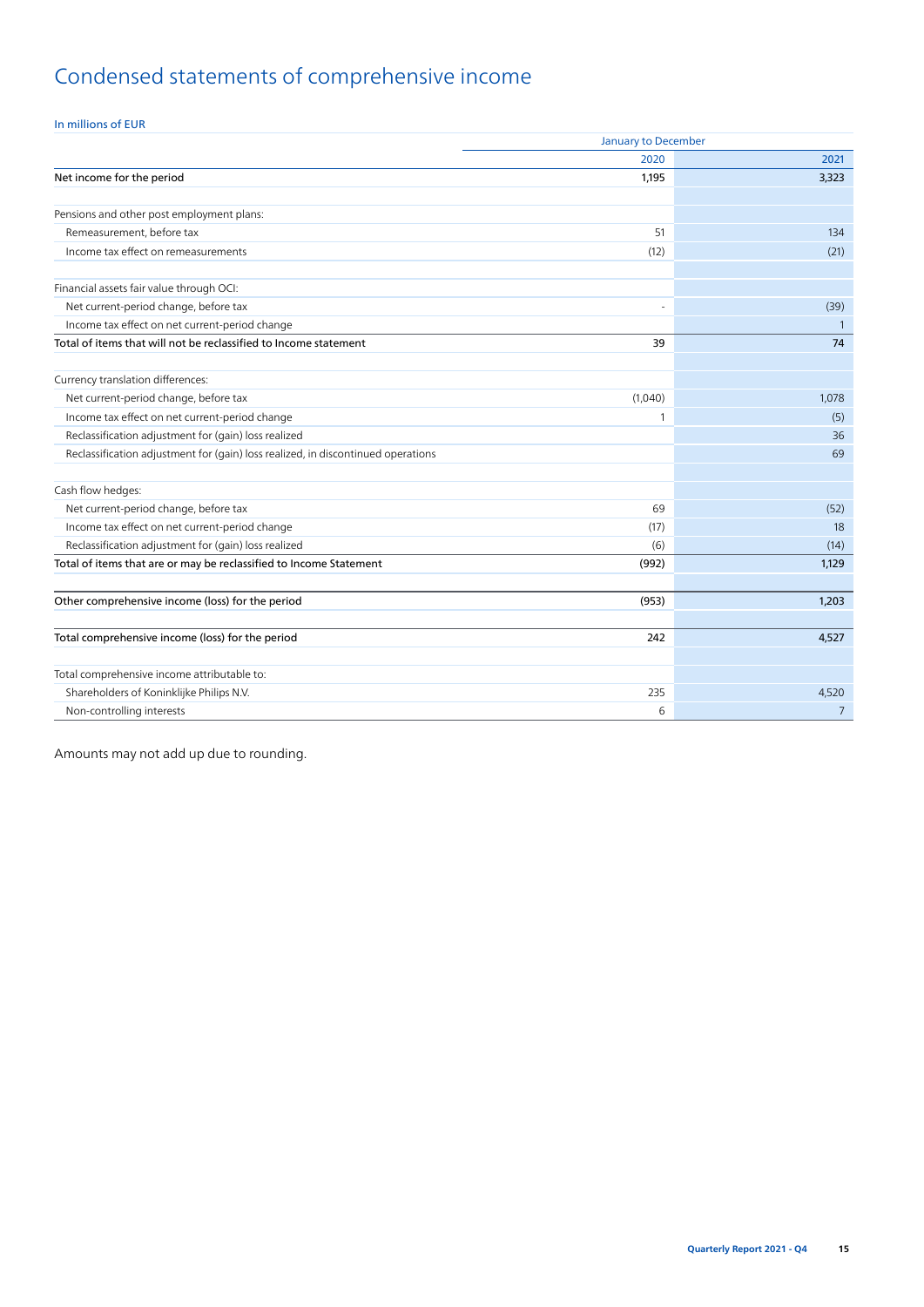# Condensed consolidated balance sheets

### in millions of EUR

|                                                           | December 31, 2020 | December 31, 2021 |
|-----------------------------------------------------------|-------------------|-------------------|
| Non-current assets:                                       |                   |                   |
| Property, plant and equipment                             | 2,682             | 2,699             |
| Goodwill                                                  | 8,014             | 10,637            |
| Intangible assets excluding goodwill                      | 2,997             | 3,650             |
| Non-current receivables                                   | 230               | 224               |
| Investments in associates                                 | 240               | 426               |
| Other non-current financial assets                        | 430               | 630               |
| Non-current derivative financial assets                   | 6                 | $\overline{2}$    |
| Deferred tax assets                                       | 1,820             | 2,216             |
| Other non-current assets                                  | 66                | 129               |
| Total non-current assets                                  | 16,486            | 20,613            |
|                                                           |                   |                   |
| Current assets:                                           |                   |                   |
| Inventories                                               | 2,993             | 3,450             |
| Other current financial assets                            | ä,                | $\overline{2}$    |
| Other current assets                                      | 424               | 493               |
| Current derivative financial assets                       | 105               | 61                |
| Income tax receivable                                     | 150               | 180               |
| Current receivables                                       | 4,156             | 3,787             |
| Assets classified as held for sale                        | 173               | 71                |
| Cash and cash equivalents                                 | 3,226             | 2,303             |
| Total current assets                                      | 11,227            | 10,347            |
| Total assets                                              | 27,713            | 30,961            |
|                                                           |                   |                   |
| Equity:                                                   |                   |                   |
|                                                           | 11,870            | 14,438            |
| Equity                                                    |                   |                   |
| Common shares                                             | 182               | 177               |
| Reserves                                                  | (340)             | 748               |
| Other                                                     | 12,028            | 13,514            |
| Non-controlling interests                                 | 31                | 36                |
| Group equity                                              | 11,901            | 14,475            |
|                                                           |                   |                   |
| Non-current liabilities:                                  |                   |                   |
| Long-term debt                                            | 5,705             | 6,473             |
| Non-current derivative financial liabilities              | 86                | 119               |
| Long-term provisions                                      | 1,458             | 1,315             |
| Deferred tax liabilities                                  | 59                | 83                |
| Non-current contract liabilities                          | 403               | 446               |
| Non-current tax liabilities                               | 291               | 544               |
| Other non-current liabilities                             | 74                | 56                |
| Total non-current liabilities                             | 8,077             | 9,037             |
|                                                           |                   |                   |
| Current liabilities:                                      |                   |                   |
| Short-term debt                                           | 1,229             | 506               |
| Current derivative financial liabilities                  | 77                | 83                |
| Income tax payable                                        | 57                | 128               |
| Accounts payable                                          | 2,119             | 1,872             |
| <b>Accrued liabilities</b>                                | 1,678             | 1,784             |
| Current contract liabilities                              | 1,239             | 1,491             |
| Short-term provisions                                     | 522               | 998               |
| Liabilities directly associated with assets held for sale | 30                | $\overline{1}$    |
| Other current liabilities                                 | 785               | 587               |
| <b>Total current liabilities</b>                          | 7,735             | 7,450             |
| Total liabilities and group equity                        | 27,713            | 30,961            |

Amounts may not add up due to rounding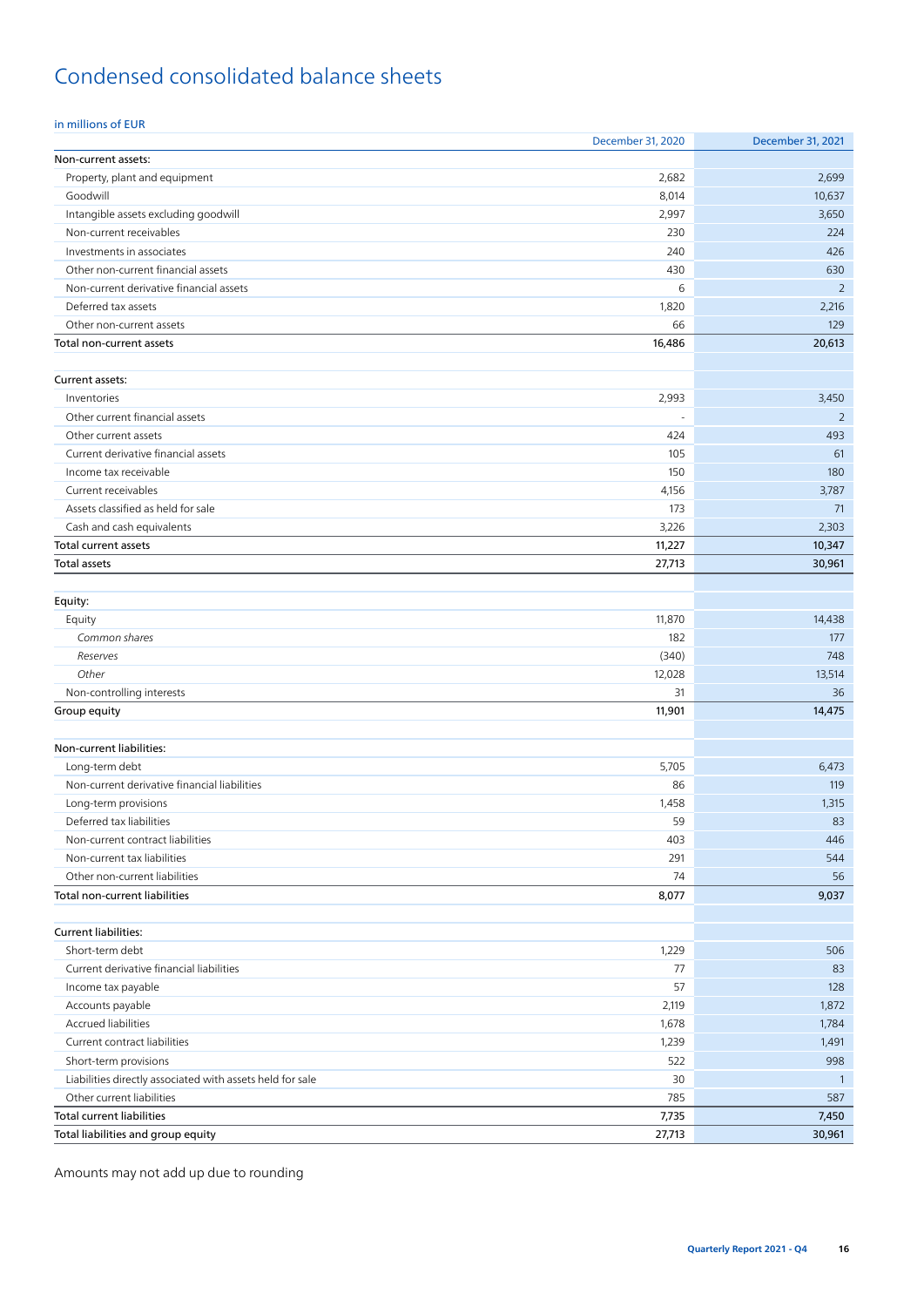# Consolidated statements of cash flows

#### in millions of EUR

|                                                                                              | January to December |                |  |
|----------------------------------------------------------------------------------------------|---------------------|----------------|--|
|                                                                                              | 2020                | 2021           |  |
| Cash flows from operating activities:                                                        |                     |                |  |
| Net income (loss)                                                                            | 1,195               | 3,323          |  |
| Results of discontinued operations - net of income tax                                       | (196)               | (2,711)        |  |
| Adjustments to reconcile net income to net cash provided by (used for) operating activities: |                     |                |  |
| Depreciation, amortization and impairment of fixed assets                                    | 1,462               | 1,323          |  |
| Impairment of goodwill and other non-current financial assets                                | 144                 | 15             |  |
| Share-based compensation                                                                     | 112                 | 108            |  |
| Net loss (gain) on sale of assets                                                            | (1)                 | 55             |  |
| Interest income                                                                              | (13)                | (18)           |  |
| Interest expense on debt, borrowings and other liabilities                                   | 159                 | 152            |  |
| Income taxes                                                                                 | 212                 | (103)          |  |
| Investments in associates, net of income taxes                                               | 8                   | $\overline{4}$ |  |
| Decrease (increase) in working capital:                                                      | (98)                | (401)          |  |
| Decrease (increase) in receivables and other current assets                                  | 92                  | (39)           |  |
| Decrease (increase) in inventories                                                           | (578)               | (581)          |  |
| Increase (decrease) in accounts payable, accrued and other current liabilities               | 387                 | 219            |  |
| Decrease (increase) in non-current receivables, other assets and other liabilities           | 41                  | (13)           |  |
| Increase (decrease) in provisions                                                            | (91)                | 427            |  |
| Other items                                                                                  | 96                  | (164)          |  |
| Interest paid                                                                                | (148)               | (151)          |  |
| Interest received                                                                            | 13                  | 17             |  |
| Dividends received from investments in associates                                            | 4                   | 14             |  |
| Income taxes paid                                                                            | (390)               | (249)          |  |
| Net cash provided by (used for) operating activities                                         | 2,511               | 1,629          |  |
| Cash flows from investing activities:                                                        |                     |                |  |
| Net capital expenditures                                                                     | (876)               | (729)          |  |
| Purchase of intangible assets                                                                | (114)               | (107)          |  |
| Expenditures on development assets                                                           | (296)               | (259)          |  |
| Capital expenditures on property, plant and equipment                                        | (485)               | (397)          |  |
| Proceeds from sales of property, plant and equipment                                         | 19                  | 33             |  |
| Net proceeds from (cash used for) derivatives and current financial assets                   | (13)                | 48             |  |
| Purchase of other non-current financial assets                                               | (131)               | (124)          |  |
| Proceeds from other non-current financial assets                                             | 65                  | 124            |  |
| Purchase of businesses, net of cash acquired                                                 | (317)               | (3,098)        |  |
| Net proceeds from sale of interests in businesses, net of cash disposed of                   | 4                   | 107            |  |
| Net cash provided by (used for) investing activities                                         | (1,267)             | (3,672)        |  |
| Cash flows from financing activities:                                                        |                     |                |  |
| Proceeds from issuance of (payments on) short-term debt                                      | 16                  | (25)           |  |
| Principal payments on short-term portion of long-term debt                                   | (298)               | (302)          |  |
| Proceeds from issuance of long-term debt                                                     | 1,065               | 76             |  |
| Re-issuance of treasury shares                                                               | 46                  | 23             |  |
| Purchase of treasury shares                                                                  | (343)               | (1,636)        |  |
| Dividend paid to shareholders <sup>1)</sup>                                                  | (1)                 | (482)          |  |
| Dividend paid to shareholders of non-controlling interests                                   | (2)                 | (2)            |  |
| Net cash provided by (used for) financing activities                                         | 483                 | (2,347)        |  |
|                                                                                              |                     |                |  |
| Net cash provided by (used for) continuing operations                                        | 1,727               | (4,390)        |  |
| Net cash provided by (used for) discontinued operations                                      | 129                 | 3,403          |  |
| Net cash provided by (used for) continuing and discontinued operations                       | 1,856               | (986)          |  |
| Effect of change in exchange rates on cash and cash equivalents                              | (55)                | 65             |  |
| Cash and cash equivalents at the beginning of the period                                     | 1,425               | 3,226          |  |
| Cash and cash equivalents at the end of the period                                           | 3,226               | 2,303          |  |

1) Shareholders refers to shareholders of Koninklijke Philips N.V.

For a number of reasons, principally the effects of translation differences, certain items in the statements of cash flows do not correspond to the differences between the balance sheet amounts for the respective items. Amounts may not add up due to rounding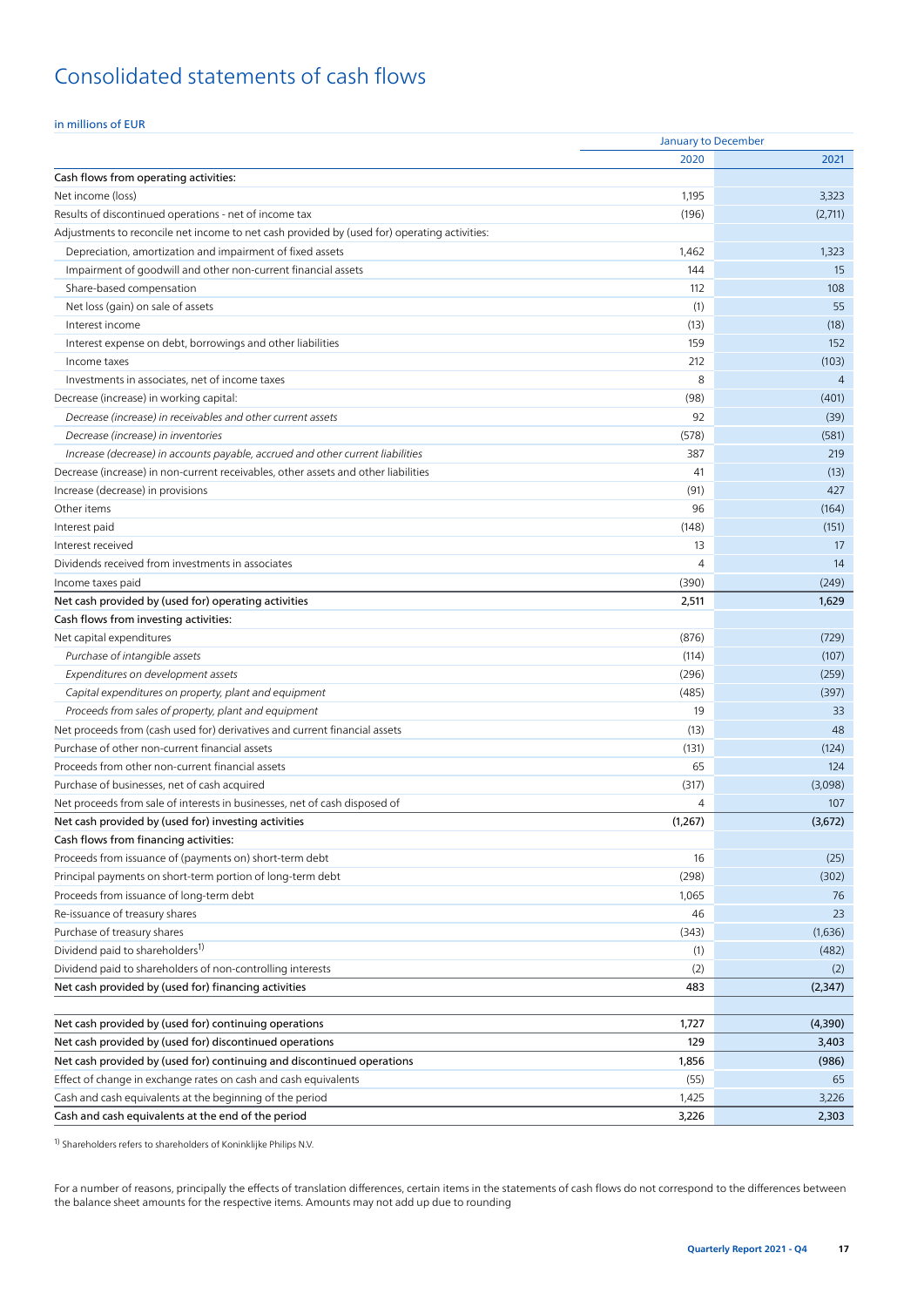# Condensed consolidated statements of change in equity

In millions of EUR

|                                                                                         |                |         | Currency transjacon differences |                   |       |                           |                         |                           |                           |              |
|-----------------------------------------------------------------------------------------|----------------|---------|---------------------------------|-------------------|-------|---------------------------|-------------------------|---------------------------|---------------------------|--------------|
|                                                                                         |                |         |                                 |                   |       | Capitalinetes-of parvalue |                         | Toda state objects equits |                           |              |
|                                                                                         |                |         | Foir value strough OC           |                   |       |                           | Treasury stages at cost |                           | Non-controlling interests |              |
|                                                                                         |                |         |                                 |                   |       |                           |                         |                           |                           |              |
|                                                                                         | Common States  |         |                                 | Castriflow hedges |       | Redained earnings         |                         |                           |                           | Total equipl |
|                                                                                         |                |         |                                 |                   |       |                           |                         |                           |                           |              |
|                                                                                         |                |         | Reserves                        |                   |       | Other                     |                         |                           |                           |              |
| Balance as of January 1, 2020                                                           | 179            | 978     | (303)                           | (24)              | 3,671 | 8,296                     | (201)                   | 12,597                    | 28                        | 12,625       |
| Total comprehensive income<br>(loss)                                                    |                | (1,036) |                                 | 46                |       | 1,225                     |                         | 235                       | 6                         | 242          |
| Dividend distributed                                                                    | $\overline{4}$ |         |                                 |                   | 754   | (782)                     |                         | (25)                      | (2)                       | (26)         |
| Minority buy-out                                                                        |                |         |                                 |                   |       |                           |                         |                           | (1)                       | (1)          |
| Transfer of gain on disposal of<br>equity investments at FVTOCI<br>to retained earnings |                |         | (2)                             |                   |       | $\overline{2}$            |                         |                           |                           |              |
| Purchase of treasury shares                                                             |                |         |                                 |                   |       | ä,                        | (130)                   | (130)                     |                           | (130)        |
| Re-issuance of treasury shares                                                          |                |         |                                 |                   | (146) | $\overline{7}$            | 161                     | 23                        |                           | 23           |
| Forward contracts                                                                       |                |         |                                 |                   |       | (793)                     | (126)                   | (920)                     |                           | (920)        |
| Share call options                                                                      |                |         |                                 |                   |       | 24                        | (55)                    | (31)                      |                           | (31)         |
| Cancellation of treasury shares                                                         | (1)            |         |                                 |                   |       | (151)                     | 152                     |                           |                           |              |
| Share-based compensation<br>plans                                                       |                |         |                                 |                   | 116   |                           |                         | 116                       |                           | 116          |
| Income tax share-based<br>compensation plans                                            |                |         |                                 |                   | 4     |                           |                         | 4                         |                           | 4            |
| Balance as of December 31,<br>2020                                                      | 182            | (58)    | (305)                           | 23                | 4,400 | 7,828                     | (199)                   | 11,870                    | 31                        | 11,901       |
|                                                                                         |                |         |                                 |                   |       |                           |                         |                           |                           |              |
| Balance as of January 1,<br>2021                                                        | 182            | (58)    | (305)                           | 23                | 4,400 | 7,828                     | (199)                   | 11,870                    | 31                        | 11,901       |
| Total comprehensive income<br>$(\text{loss})$                                           |                | 1,175   | (39)                            | (48)              |       | 3,432                     |                         | 4,520                     | $\overline{7}$            | 4,527        |
| Dividend distributed                                                                    | $\mathbf{1}$   |         |                                 |                   | 290   | (773)                     |                         | (482)                     | (2)                       | (484)        |
| Minority buy-out                                                                        |                |         |                                 |                   |       |                           |                         |                           |                           |              |
| Transfer of gain on disposal<br>of equity investments at<br>FVTOCI to retained earnings |                |         |                                 |                   |       |                           |                         |                           |                           |              |
| Purchase of treasury shares                                                             |                |         |                                 |                   |       |                           | (758)                   | (757)                     |                           | (757)        |
| Re-issuance of treasury<br>shares                                                       |                |         |                                 |                   | (150) | 18                        | 143                     | 11                        |                           | 11           |
| Forward contracts                                                                       |                |         |                                 |                   |       | 48                        | (869)                   | (821)                     |                           | (821)        |
| Share call options                                                                      |                |         |                                 |                   |       | 12                        | (21)                    | (9)                       |                           | (9)          |
| Cancellation of treasury<br>shares                                                      | (7)            |         |                                 |                   |       | (1,221)                   | 1,228                   |                           |                           |              |
| Share-based compensation<br>plans                                                       |                |         |                                 |                   | 110   |                           |                         | 110                       |                           | 110          |
| Income tax share-based                                                                  |                |         |                                 |                   | (4)   |                           |                         | (4)                       |                           | (4)          |
| compensation plans                                                                      |                |         |                                 |                   |       |                           |                         |                           |                           |              |
| Balance as of December 31,<br>2021                                                      | 177            | 1,117   | (344)                           | (25)              | 4,646 | 9,344                     | (476)                   | 14,438                    | 36                        | 14,475       |

Amounts may not add up due to rounding.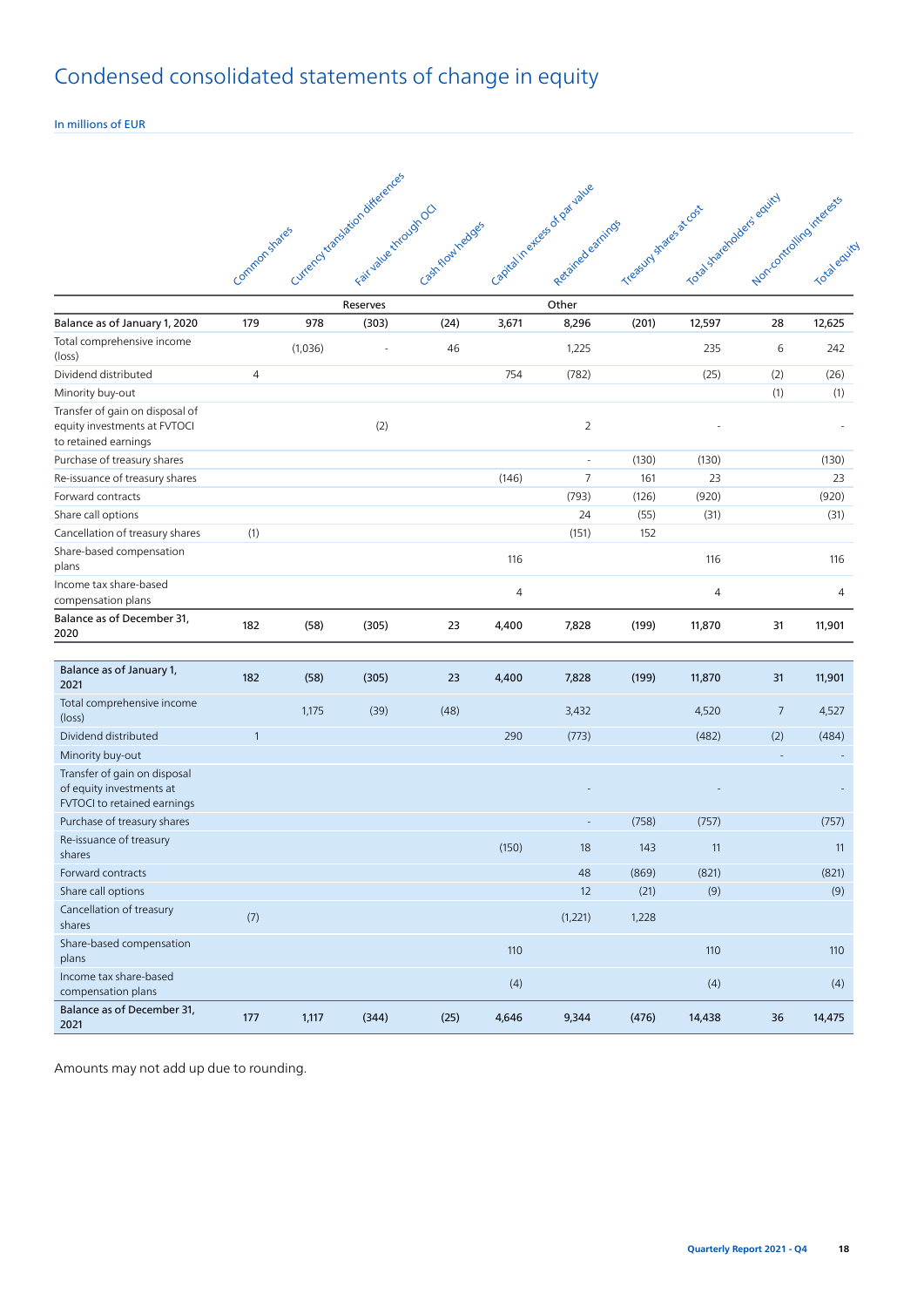# <span id="page-18-0"></span>Reconciliation of non-IFRS information

Certain non-IFRS financial measures are presented when discussing the Philips Group's performance:

- Comparable sales growth
- EBITA
- Adjusted EBITA
- Adjusted income from continuing operations attributable to shareholders
- Adjusted income from continuing operations attributable to shareholders per common share (in EUR) diluted (Adjusted EPS)
- Adjusted EBITDA
- Free cash flow
- Net debt : group equity ratio

For the definitions of the non-IFRS financial measures listed above, refer to chapter 12.3, Reconciliation of non-IFRS information, of the [Annual Report 2020](https://www.results.philips.com/publications/ar20/downloads/pdf/en/PhilipsFullAnnualReport2020-English.pdf?v=20211204143501) and to the [Forward-looking statements and other important information.](#page-12-0)

#### Sales growth composition in %

|                       | O4 2021    |               |                     |            |            | January to December |                     |            |
|-----------------------|------------|---------------|---------------------|------------|------------|---------------------|---------------------|------------|
|                       | nominal    | consolidation | currency<br>effects | comparable | nominal    | consolidation       | currency<br>effects | comparable |
|                       | growth     | changes       |                     | growth     | growth     | changes             |                     | growth     |
| 2021 versus 2020      |            |               |                     |            |            |                     |                     |            |
| Diagnosis & Treatment | 2.1%       | $0.0\%$       | (1.9)%              | 0.2%       | 5.6%       | $0.0\%$             | 2.5%                | 8.1%       |
| Connected Care        | $(23.8)\%$ | (6.7)%        | (1.3)%              | $(31.8)\%$ | $(17.5)\%$ | (7.2)%              | 2.2%                | $(22.6)\%$ |
| Personal Health       | (1.0)%     | $0.0\%$       | $(2.0)\%$           | $(3.0)\%$  | 7.4%       | 0.0%                | $1.6\%$             | 9.0%       |
| <b>Philips Group</b>  | (5.6)%     | $(2.6)\%$     | (1.6)%              | (9.8)%     | (0.9)%     | $(2.5)\%$           | 2.2%                | $(1.2)\%$  |

#### Adjusted income from continuing operations attributable to shareholders<sup>[1\)](#page-3-3)</sup> in millions of EUR unless otherwise stated

|                                                                                                                           | Q4<br>January to December |       |       |         |
|---------------------------------------------------------------------------------------------------------------------------|---------------------------|-------|-------|---------|
|                                                                                                                           | 2020                      | 2021  | 2020  | 2021    |
| Net income                                                                                                                | 607                       | 151   | 1,195 | 3,323   |
| Discontinued operations, net of income taxes                                                                              | (99)                      | (12)  | (196) | (2,711) |
| Income from continuing operations                                                                                         | 508                       | 139   | 999   | 612     |
| Continuing operations non-controlling interests                                                                           | (4)                       | 6     | (8)   | (4)     |
| Income from continuing operations attributable to shareholders <sup>1)</sup>                                              | 504                       | 145   | 991   | 608     |
| Adjustments for:                                                                                                          |                           |       |       |         |
| Amortization and impairment of acquired intangible assets                                                                 | 75                        | 69    | 377   | 322     |
| Impairment of goodwill                                                                                                    | 144                       |       | 144   | 15      |
| Restructuring and acquisition-related charges                                                                             | 84                        | 26    | 195   | 95      |
| Other items                                                                                                               | 38                        | 391   | 299   | 1,069   |
| Net finance expenses                                                                                                      | (28)                      | (21)  | (125) | (84)    |
| Tax impact of adjusted items and tax only adjusting items                                                                 | (60)                      | (104) | (285) | (527)   |
| Adjusted income from continuing operations attributable to shareholders <sup>1)</sup>                                     | 757                       | 507   | 1,594 | 1,497   |
| Earnings per common share:                                                                                                |                           |       |       |         |
| Income from continuing operations attributable to shareholders <sup>1)</sup> per common<br>share (in EUR) - diluted       | 0.55                      | 0.16  | 1.08  | 0.67    |
| Adjusted income from continuing operations attributable to shareholders <sup>1)</sup> per<br>common share (EUR) - diluted | 0.83                      | 0.57  | 1.74  | 1.65    |

1) Shareholders refers to shareholders of Koninklijke Philips N.V.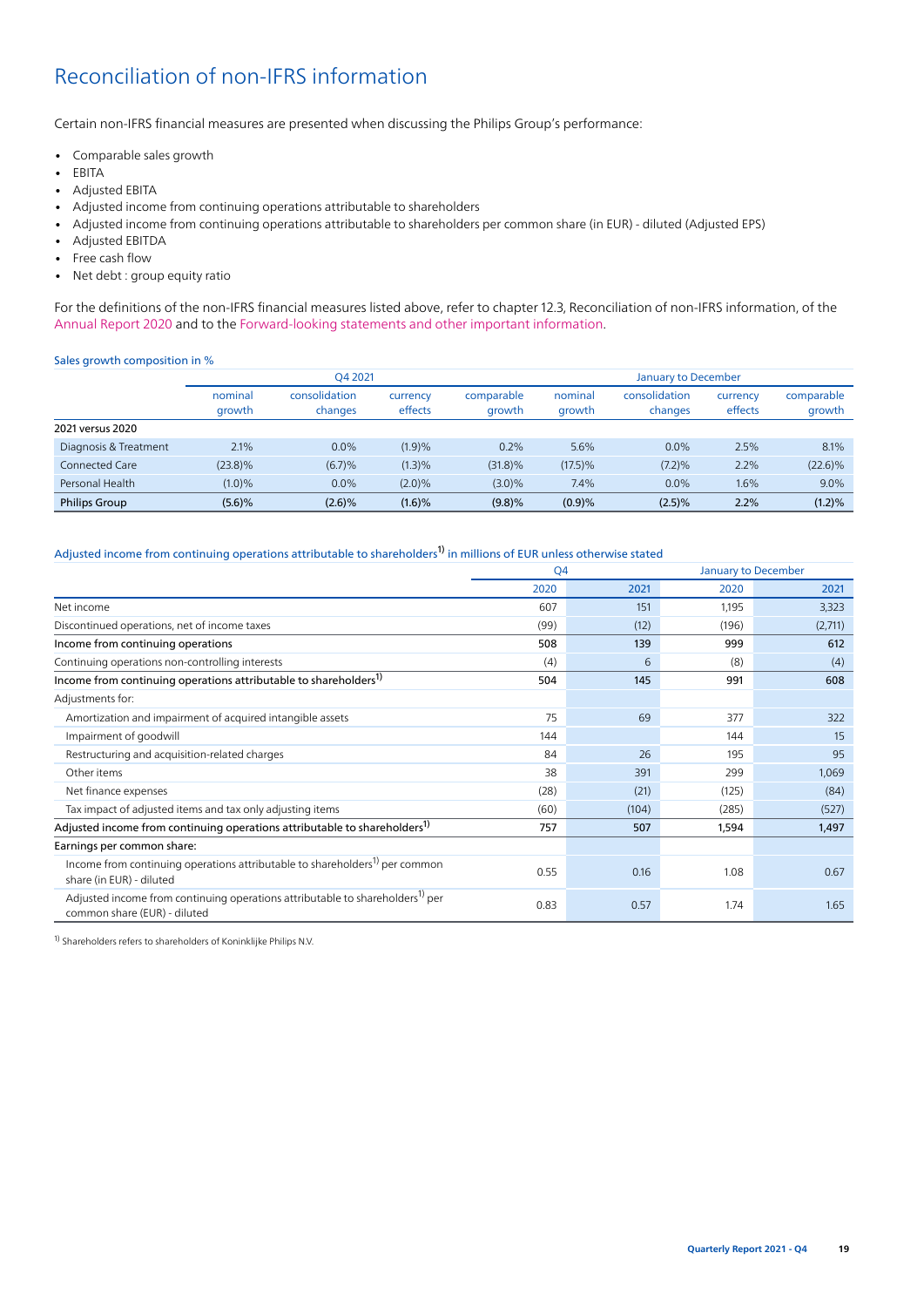#### Reconciliation of Net income to Adjusted EBITA in millions of EUR

|                                                              | <b>Philips Group</b> | Diagnosis & Treatment | <b>Connected Care</b> | <b>Personal Health</b> | Other           |
|--------------------------------------------------------------|----------------------|-----------------------|-----------------------|------------------------|-----------------|
| Q4 2021                                                      |                      |                       |                       |                        |                 |
| Net income                                                   | 151                  |                       |                       |                        |                 |
| Discontinued operations, net of income taxes                 | (12)                 |                       |                       |                        |                 |
| Income tax expense                                           | (6)                  |                       |                       |                        |                 |
| Investments in associates, net of income taxes               | 8                    |                       |                       |                        |                 |
| Financial expenses                                           | 56                   |                       |                       |                        |                 |
| Financial income                                             | (35)                 |                       |                       |                        |                 |
| Income from operations                                       | 162                  | 315                   | (318)                 | 224                    | (59)            |
| Amortization and impairment of acquired intangible assets    | 69                   | 25                    | 39                    | $\overline{4}$         | $\overline{1}$  |
| <b>EBITA</b>                                                 | 230                  | 339                   | (279)                 | 228                    | (57)            |
| Restructuring and acquisition-related charges                | 26                   | (15)                  | 47                    | (1)                    | (4)             |
| Other items                                                  | 391                  |                       | 373                   |                        | 18              |
| <b>Adjusted EBITA</b>                                        | 647                  | 325                   | 141                   | 226                    | (44)            |
|                                                              |                      |                       |                       |                        |                 |
| January to December 2021                                     |                      |                       |                       |                        |                 |
| Net income                                                   | 3,323                |                       |                       |                        |                 |
| Discontinued operations, net of income taxes                 | (2,711)              |                       |                       |                        |                 |
| Income tax expense                                           | (103)                |                       |                       |                        |                 |
| Investments in associates, net of income taxes               | $\overline{4}$       |                       |                       |                        |                 |
| Financial expenses                                           | 188                  |                       |                       |                        |                 |
| Financial income                                             | (149)                |                       |                       |                        |                 |
| Income from operations                                       | 553                  | 941                   | (732)                 | 585                    | (242)           |
| Amortization and impairment of acquired intangible assets    | 322                  | 153                   | 148                   | 15                     | $6\phantom{1}6$ |
| Impairment of goodwill                                       | 15                   | $\overline{2}$        | 13                    |                        |                 |
| <b>EBITA</b>                                                 | 890                  | 1,097                 | (571)                 | 600                    | (236)           |
|                                                              | 95                   | $\overline{7}$        | 93                    |                        |                 |
| Restructuring and acquisition-related charges<br>Other items |                      |                       | 965                   | (1)                    | (5)<br>136      |
|                                                              | 1,069                | (32)                  |                       |                        |                 |
| <b>Adjusted EBITA</b>                                        | 2,054                | 1,071                 | 488                   | 599                    | (105)           |
| Q4 2020                                                      |                      |                       |                       |                        |                 |
| Net income                                                   | 607                  |                       |                       |                        |                 |
| Discontinued operations, net of income taxes                 | (99)                 |                       |                       |                        |                 |
| Income tax expense                                           | 126                  |                       |                       |                        |                 |
| Investments in associates, net of income taxes               | 1                    |                       |                       |                        |                 |
| Financial expenses                                           | 59                   |                       |                       |                        |                 |
| Financial income                                             | (40)                 |                       |                       |                        |                 |
| Income from operations                                       | 654                  | 285                   | 215                   | 215                    | (62)            |
| Amortization and impairment of acquired intangible assets    | 75                   | 30                    | 40                    | $\overline{4}$         | $\mathbf{1}$    |
| Impairment of goodwill                                       | 144                  |                       | 144                   |                        |                 |
|                                                              |                      |                       |                       |                        |                 |
| EBITA                                                        | 872                  | 315                   | 399                   | 219                    | (61)            |
| Restructuring and acquisition-related charges                | 84                   | 25                    | 43                    | 3                      | 12              |
| Other items                                                  | 38                   | 3                     | (11)                  | (1)                    | 47              |
| <b>Adjusted EBITA</b>                                        | 995                  | 344                   | 431                   | 222                    | (1)             |
|                                                              |                      |                       |                       |                        |                 |
| January to December 2020                                     |                      |                       |                       |                        |                 |
| Net income                                                   | 1,195                |                       |                       |                        |                 |
| Discontinued operations, net of income taxes                 | (196)                |                       |                       |                        |                 |
| Income tax expense                                           | 212                  |                       |                       |                        |                 |
| Investments in associates, net of income taxes               | 9                    |                       |                       |                        |                 |
| Financial expenses                                           | 202                  |                       |                       |                        |                 |
| Financial income                                             | (158)                |                       |                       |                        |                 |
| Income from operations                                       | 1,264                | 497                   | 711                   | 356                    | (300)           |
| Amortization and impairment of acquired intangible assets    | 377                  | 209                   | 134                   | 16                     | 18              |
| Impairment of goodwill                                       | 144                  |                       | 144                   |                        |                 |
| EBITA                                                        | 1,784                | 706                   | 989                   | 371                    | (282)           |
| Restructuring and acquisition-related charges                | 195                  | 29                    | 97                    | 31                     | 37              |
| Other items                                                  | 299                  | 83                    | 112                   | 24                     | 81              |
| <b>Adjusted EBITA</b>                                        | 2,277                | 818                   | 1,198                 | 426                    | (165)           |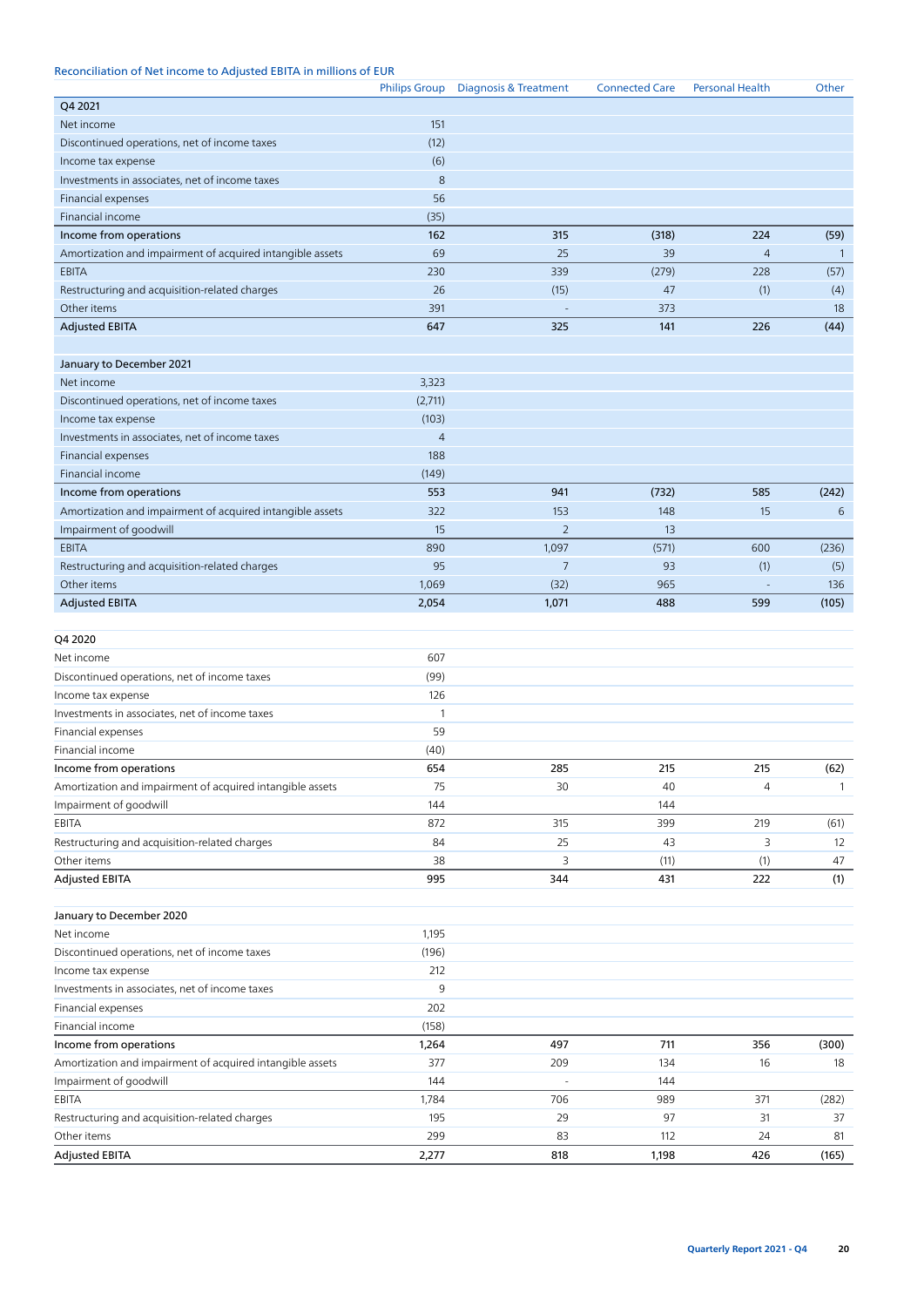### Reconciliation of Net income to Adjusted EBITDA in millions of EUR

|                                                                                                                     |                | Philips Group Diagnosis & Treatment | <b>Connected Care</b> | <b>Personal Health</b> | Other |
|---------------------------------------------------------------------------------------------------------------------|----------------|-------------------------------------|-----------------------|------------------------|-------|
| Q4 2021                                                                                                             |                |                                     |                       |                        |       |
| Net income                                                                                                          | 151            |                                     |                       |                        |       |
| Discontinued operations, net of income taxes                                                                        | (12)           |                                     |                       |                        |       |
| Income tax expense                                                                                                  | (6)            |                                     |                       |                        |       |
| Investments in associates, net of income taxes                                                                      | 8              |                                     |                       |                        |       |
| Financial expenses                                                                                                  | 56             |                                     |                       |                        |       |
| Financial income                                                                                                    | (35)           |                                     |                       |                        |       |
| Income from operations                                                                                              | 162            | 315                                 | (318)                 | 224                    | (59)  |
| Depreciation, amortization and impairments of fixed assets                                                          | 343            | 108                                 | 110                   | 34                     | 91    |
| Restructuring and acquisition-related charges                                                                       | 26             | (15)                                | 47                    | (1)                    | (4)   |
| Other items                                                                                                         | 391            |                                     | 373                   |                        | 18    |
| Adding back impairment of fixed assets included in                                                                  | (17)           | (1)                                 | (16)                  |                        |       |
| Restructuring and acquisition-related charges and Other items                                                       |                |                                     |                       |                        |       |
| <b>Adjusted EBITDA</b>                                                                                              | 905            | 406                                 | 196                   | 257                    | 45    |
|                                                                                                                     |                |                                     |                       |                        |       |
| January to December 2021                                                                                            |                |                                     |                       |                        |       |
| Net income                                                                                                          | 3,323          |                                     |                       |                        |       |
| Discontinued operations, net of income taxes                                                                        | (2,711)        |                                     |                       |                        |       |
| Income tax expense                                                                                                  | (103)          |                                     |                       |                        |       |
| Investments in associates, net of income taxes                                                                      | $\overline{4}$ |                                     |                       |                        |       |
| Financial expenses                                                                                                  | 188            |                                     |                       |                        |       |
| Financial income                                                                                                    | (149)          |                                     |                       |                        |       |
| Income from operations                                                                                              | 553            | 941                                 | (732)                 | 585                    | (242) |
| Depreciation, amortization and impairments of fixed assets                                                          | 1,323          | 459                                 | 384                   | 130                    | 350   |
| Impairment of goodwill                                                                                              | 15             | $\overline{2}$                      | 13                    |                        |       |
| Restructuring and acquisition-related charges                                                                       | 95             | $\overline{7}$                      | 93                    | (1)                    | (5)   |
| Other items                                                                                                         | 1,069          | (32)                                | 965                   |                        | 136   |
| Adding back impairment of fixed assets included in                                                                  | (70)           | (21)                                | (51)                  |                        | 2     |
| Restructuring and acquisition-related charges and Other items                                                       |                |                                     |                       |                        |       |
| <b>Adjusted EBITDA</b>                                                                                              | 2,985          | 1,358                               | 672                   | 714                    | 241   |
|                                                                                                                     |                |                                     |                       |                        |       |
| Q4 2020                                                                                                             |                |                                     |                       |                        |       |
| Net income                                                                                                          | 607            |                                     |                       |                        |       |
| Discontinued operations, net of income taxes                                                                        | (99)           |                                     |                       |                        |       |
| Income tax expense                                                                                                  | 126            |                                     |                       |                        |       |
| Investments in associates, net of income taxes                                                                      | $\mathbf{1}$   |                                     |                       |                        |       |
| Financial expenses                                                                                                  | 59             |                                     |                       |                        |       |
| Financial income                                                                                                    | (40)           |                                     |                       |                        |       |
| Income from operations                                                                                              | 654            | 285                                 | 215                   | 215                    | (62)  |
| Depreciation, amortization and impairments of fixed assets                                                          | 373            | 110                                 | 130                   | 40                     | 93    |
| Impairment of goodwill                                                                                              | 144            |                                     | 144                   |                        |       |
| Restructuring and acquisition-related charges                                                                       | 84             | 25                                  | 43                    | 3                      | 12    |
| Other items                                                                                                         | 38             | 3                                   | (11)                  | (1)                    | 47    |
| Adding back impairment of fixed assets included in                                                                  | (30)           | (2)                                 | (24)                  |                        | (4)   |
| Restructuring and acquisition-related charges and Other items                                                       |                |                                     |                       |                        |       |
| Adjusted EBITDA                                                                                                     | 1,263          | 422                                 | 497                   | 258                    | 86    |
|                                                                                                                     |                |                                     |                       |                        |       |
| January to December 2020                                                                                            |                |                                     |                       |                        |       |
| Net income                                                                                                          | 1,195          |                                     |                       |                        |       |
| Discontinued operations, net of income taxes                                                                        | (196)          |                                     |                       |                        |       |
| Income tax expense                                                                                                  | 212            |                                     |                       |                        |       |
| Investments in associates, net of income taxes                                                                      | 9              |                                     |                       |                        |       |
| Financial expenses                                                                                                  | 202            |                                     |                       |                        |       |
| Financial income                                                                                                    | (158)          |                                     |                       |                        |       |
| Income from operations                                                                                              | 1,264          | 497                                 | 711                   | 356                    | (300) |
| Depreciation, amortization and impairments of fixed assets                                                          | 1,462          | 536                                 | 415                   | 144                    | 368   |
| Impairment of goodwill                                                                                              | 144            |                                     | 144                   |                        |       |
| Restructuring and acquisition-related charges                                                                       | 195            | 29                                  | 97                    | 31                     | 37    |
| Other items                                                                                                         | 299            | 83                                  | 112                   | 24                     | 81    |
| Adding back impairment of fixed assets included in<br>Restructuring and acquisition-related charges and Other items | (102)          | (35)                                | (64)                  | 1                      | (4)   |
| <b>Adjusted EBITDA</b>                                                                                              | 3,262          | 1,111                               | 1,415                 | 556                    | 180   |
|                                                                                                                     |                |                                     |                       |                        |       |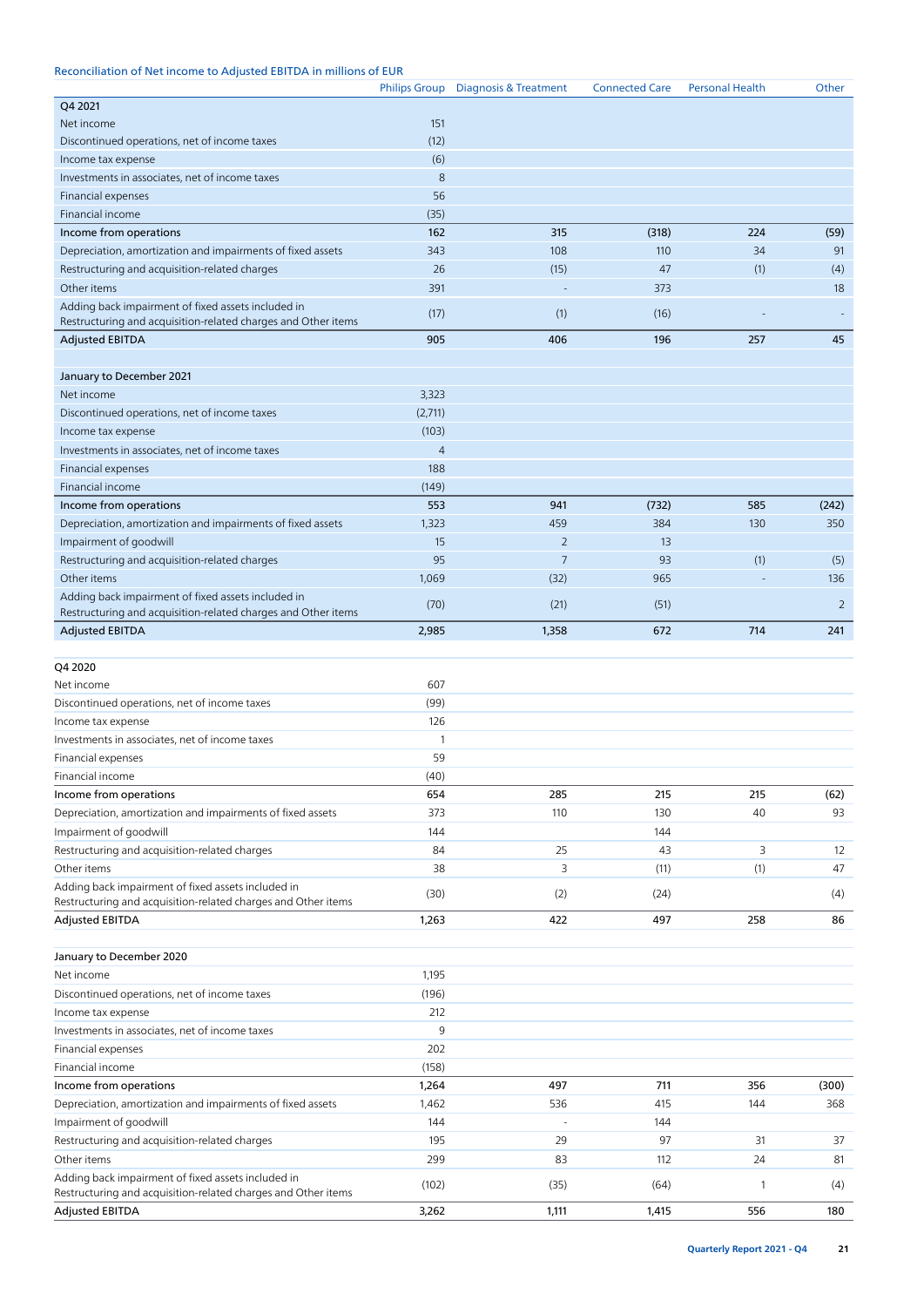#### Composition of free cash flow in millions of EUR

|                                                          | Q4    |       | <b>January to December</b> |       |  |
|----------------------------------------------------------|-------|-------|----------------------------|-------|--|
|                                                          | 2020  | 2021  | 2020                       | 2021  |  |
| Net cash provided by operating activities                | 1,314 | 720   | 2,511                      | 1,629 |  |
| Net capital expenditures                                 | (234) | (201) | (876)                      | (729) |  |
| Purchase of intangible assets                            | (35)  | (17)  | (114)                      | (107) |  |
| Expenditures on development assets                       | (74)  | (68)  | (296)                      | (259) |  |
| Capital expenditures on property, plant and equipment    | (133) | (129) | (485)                      | (397) |  |
| Proceeds from disposals of property, plant and equipment | 8     | 13    | 19                         | 33    |  |
| Free cash flow                                           | 1,079 | 519   | 1,635                      | 900   |  |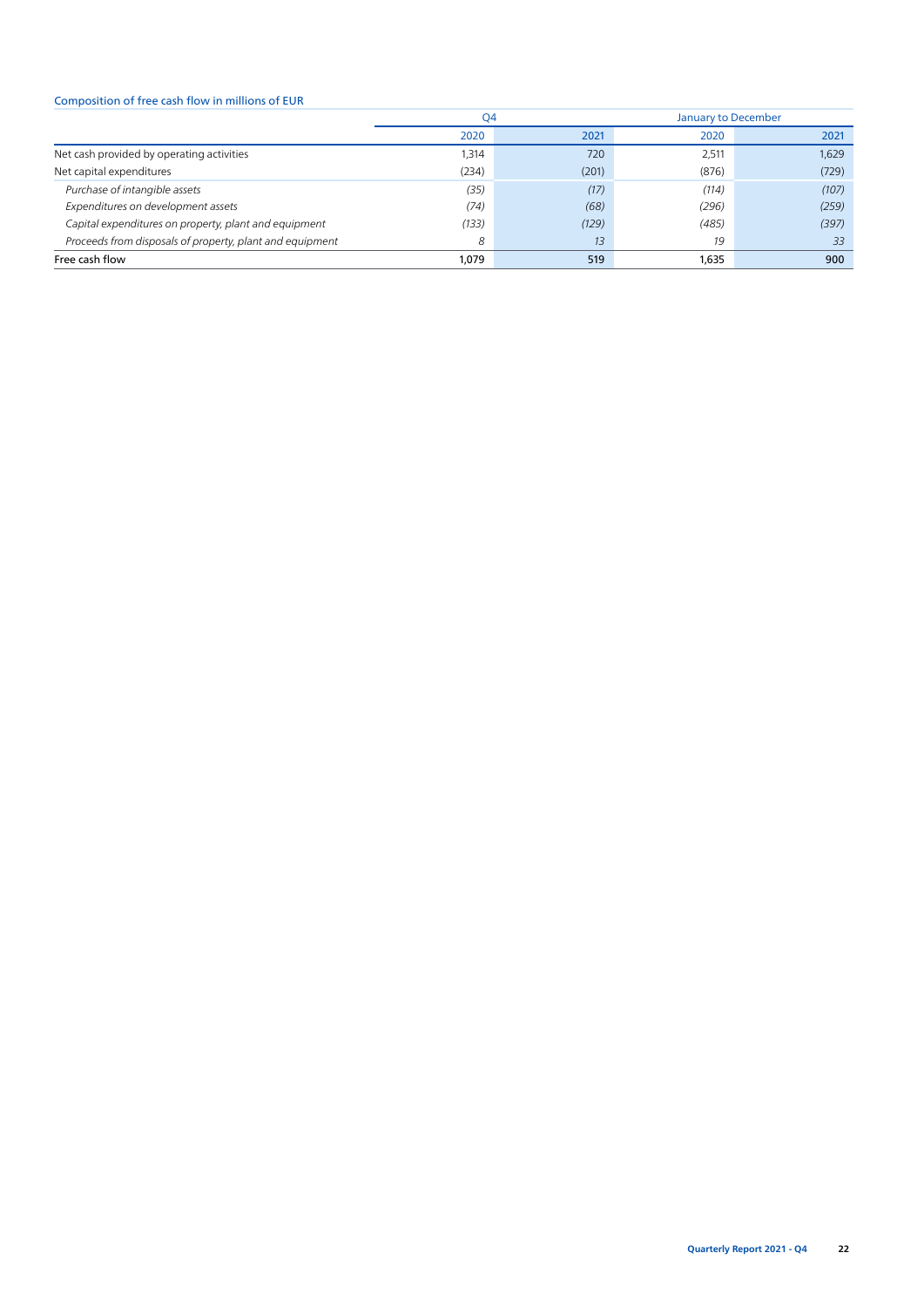# Philips statistics

#### in millions of EUR unless otherwise stated

|                                                                                                                                             | 2020       |                |                |            | 2021       |                |                |            |
|---------------------------------------------------------------------------------------------------------------------------------------------|------------|----------------|----------------|------------|------------|----------------|----------------|------------|
|                                                                                                                                             | Q1         | Q <sub>2</sub> | Q <sub>3</sub> | Q4         | Q1         | Q <sub>2</sub> | Q <sub>3</sub> | Q4         |
| Sales                                                                                                                                       | 3,693      | 3,974          | 4,411          | 5,235      | 3,827      | 4,230          | 4,156          | 4,944      |
| Comparable sales growth <sup>1)</sup>                                                                                                       | (1)%       | (5)%           | 10%            | 6%         | 9%         | 9%             | $(8)\%$        | $(10)\%$   |
| Comparable order intake <sup>2)</sup>                                                                                                       | 24%        | 27%            | (18)%          | 7%         | $(5)\%$    | (15)%          | 47%            | 4%         |
| Gross margin                                                                                                                                | 1,651      | 1,660          | 1,984          | 2,525      | 1,487      | 1,789          | 1,973          | 1,918      |
| as a % of sales                                                                                                                             | 44.7%      | 41.8%          | 45.0%          | 48.2%      | 38.9%      | 42.3%          | 47.5%          | 38.8%      |
| Selling expenses                                                                                                                            | (1,017)    | (962)          | (969)          | (1,107)    | (986)      | (1,056)        | (1,041)        | (1,175)    |
| as a % of sales                                                                                                                             | $(27.5)\%$ | $(24.2)\%$     | $(22.0)\%$     | $(21.1)\%$ | $(25.8)\%$ | $(25.0)\%$     | $(25.0)\%$     | $(23.8)\%$ |
| G&A expenses                                                                                                                                | (151)      | (158)          | (159)          | (162)      | (173)      | (138)          | (164)          | (124)      |
| as a % of sales                                                                                                                             | $(4.1)\%$  | $(4.0)\%$      | $(3.6)\%$      | $(3.1)\%$  | $(4.5)\%$  | $(3.3)\%$      | (3.9)%         | $(2.5)\%$  |
| R&D expenses                                                                                                                                | (466)      | (434)          | (456)          | (465)      | (424)      | (470)          | (437)          | (475)      |
| as a % of sales                                                                                                                             | $(12.6)\%$ | $(10.9)\%$     | $(10.3)\%$     | (8.9)%     | $(11.1)\%$ | $(11.1)\%$     | $(10.5)\%$     | (9.6)%     |
| Income from operations                                                                                                                      | 9          | 205            | 396            | 654        | (52)       | 85             | 358            | 162        |
| as a % of sales                                                                                                                             | 0.2%       | 5.2%           | 9.0%           | 12.5%      | $(1.4)\%$  | 2.0%           | 8.6%           | 3.3%       |
| Net income                                                                                                                                  | 39         | 210            | 340            | 607        | 40         | 153            | 2,980          | 151        |
| Income from continuing operations attributable to<br>shareholders <sup>3)</sup> per common share in EUR - diluted                           | 0.02       | 0.21           | 0.30           | 0.55       | (0.04)     | 0.07           | 0.47           | 0.16       |
| Adjusted income from continuing operations<br>attributable to shareholders <sup>3)</sup> per common share in<br>EUR - diluted <sup>1)</sup> | 0.14       | 0.27           | 0.50           | 0.83       | 0.28       | 0.40           | 0.40           | 0.57       |
| $EBITA^{1}$                                                                                                                                 | 92         | 364            | 456            | 872        | 61         | 173            | 426            | 230        |
| as a % of sales                                                                                                                             | 2.5%       | 9.2%           | 10.3%          | 16.7%      | 1.6%       | 4.1%           | 10.2%          | 4.6%       |
| Adiusted EBITA <sup>1)</sup>                                                                                                                | 208        | 390            | 684            | 995        | 362        | 532            | 512            | 647        |
| as a % of sales                                                                                                                             | 5.6%       | 9.8%           | 15.5%          | 19.0%      | 9.5%       | 12.6%          | 12.3%          | 13.1%      |
| Adjusted EBITDA <sup>1)</sup>                                                                                                               | 445        | 630            | 924            | 1,263      | 579        | 762            | 739            | 905        |
| as a % of sales                                                                                                                             | 12.0%      | 15.9%          | 20.9%          | 24.1%      | 15.1%      | 18.0%          | 17.8%          | 18.3%      |

1) Non-IFRS financial measure. Refer to [Reconciliation of non-IFRS information.](#page-18-0)

<sup>2)</sup> Comparable order intake is presented when discussing the Philips Group's performance. For the definition of this measure, refer to chapter 12.4, Other Key Performance Indicators, of the [Annual Report 2020.](https://www.results.philips.com/publications/ar20/downloads/pdf/en/PhilipsFullAnnualReport2020-English.pdf?v=20211204143501)

<sup>3)</sup> Shareholders refers to shareholders of Koninklijke Philips N.V.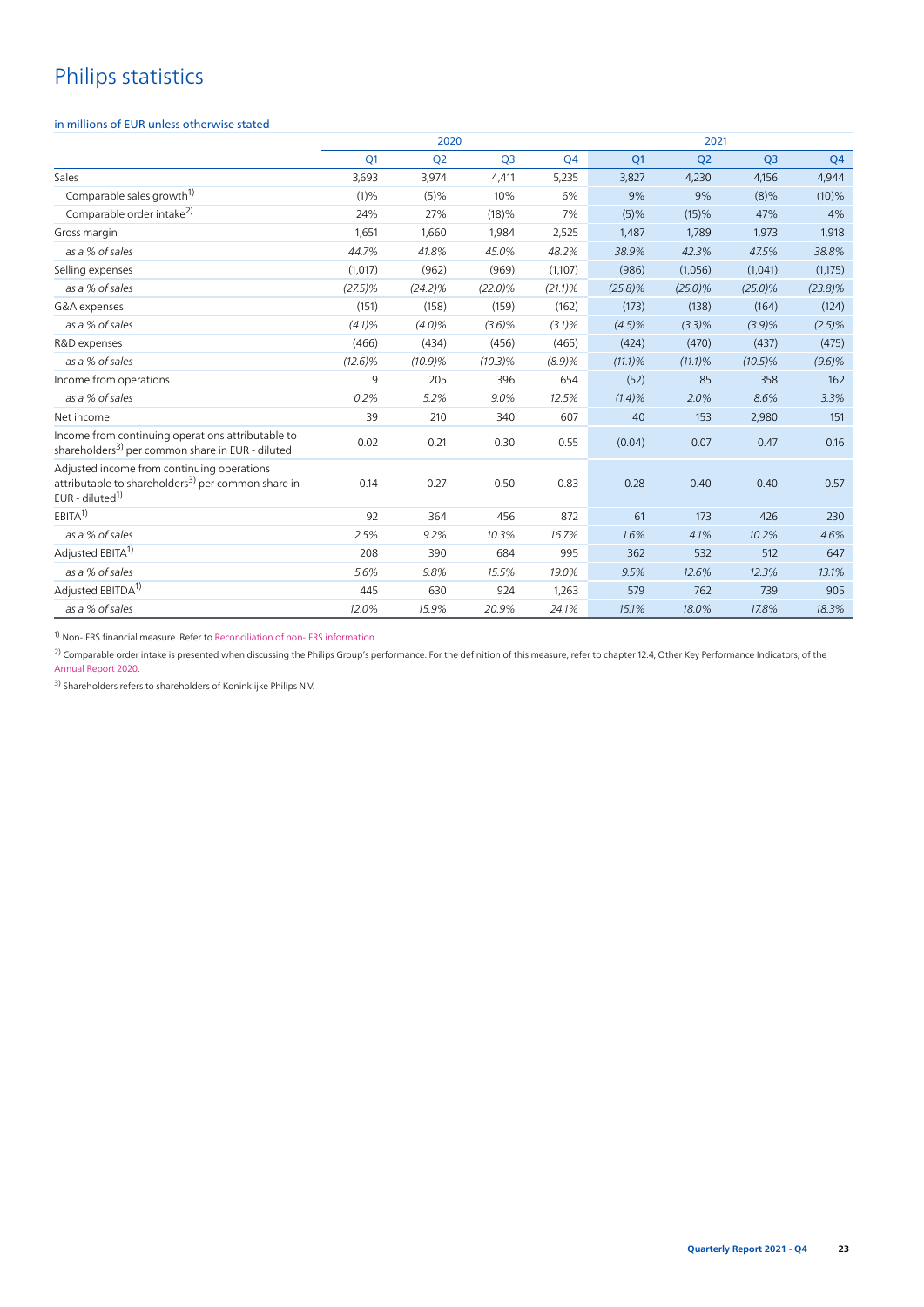### **Philips statistics** in millions of EUR unless otherwise stated

|                                                                                                                                             | 2020              |                  |                       |                      | 2021              |                  |                       |                      |
|---------------------------------------------------------------------------------------------------------------------------------------------|-------------------|------------------|-----------------------|----------------------|-------------------|------------------|-----------------------|----------------------|
|                                                                                                                                             | January-<br>March | January-<br>June | January-<br>September | January-<br>December | January-<br>March | January-<br>June | January-<br>September | January-<br>December |
| Sales                                                                                                                                       | 3,693             | 7,667            | 12,078                | 17,313               | 3,827             | 8,057            | 12,212                | 17,156               |
| Comparable sales growth <sup>1)</sup>                                                                                                       | (1)%              | (3)%             | 2%                    | 3%                   | 9%                | 9%               | 3%                    | (1)%                 |
| Comparable order intake <sup>2)</sup>                                                                                                       | 24%               | 26%              | 10%                   | 9%                   | (5)%              | (11)%            | 4%                    | 4%                   |
| Gross margin                                                                                                                                | 1,651             | 3,310            | 5,295                 | 7,820                | 1,487             | 3,277            | 5,250                 | 7,168                |
| as a % of sales                                                                                                                             | 44.7%             | 43.2%            | 43.8%                 | 45.2%                | 38.9%             | 40.7%            | 43.0%                 | 41.8%                |
| Selling expenses                                                                                                                            | (1,017)           | (1,979)          | (2,947)               | (4,054)              | (986)             | (2,042)          | (3,083)               | (4,258)              |
| as a % of sales                                                                                                                             | $(27.5)\%$        | $(25.8)\%$       | $(24.4)\%$            | $(23.4)\%$           | $(25.8)\%$        | $(25.3)\%$       | (25.2)%               | $(24.8)\%$           |
| G&A expenses                                                                                                                                | (151)             | (309)            | (468)                 | (630)                | (173)             | (311)            | (475)                 | (599)                |
| as a % of sales                                                                                                                             | (4.1)%            | $(4.0)\%$        | (3.9)%                | $(3.6)\%$            | $(4.5)\%$         | (3.9)%           | (3.9)%                | $(3.5)\%$            |
| R&D expenses                                                                                                                                | (466)             | (901)            | (1, 357)              | (1,822)              | (424)             | (894)            | (1, 331)              | (1,806)              |
| as a % of sales                                                                                                                             | $(12.6)\%$        | (11.8)%          | $(11.2)\%$            | $(10.5)\%$           | (11.1)%           | (11.1)%          | $(10.9)\%$            | $(10.5)\%$           |
| Income from operations                                                                                                                      | 9                 | 214              | 610                   | 1,264                | (52)              | 33               | 391                   | 553                  |
| as a % of sales                                                                                                                             | 0.2%              | 2.8%             | 5.1%                  | 7.3%                 | $(1.4)\%$         | 0.4%             | 3.2%                  | 3.2%                 |
| Net income                                                                                                                                  | 39                | 249              | 588                   | 1,195                | 40                | 192              | 3,173                 | 3,323                |
| Income from continuing operations attributable<br>to shareholders <sup>3)</sup> per common share in EUR -<br>diluted                        | 0.02              | 0.23             | 0.53                  | 1.08                 | (0.04)            | 0.03             | 0.51                  | 0.67                 |
| Adjusted income from continuing operations<br>attributable to shareholders <sup>3)</sup> per common share<br>in EUR - diluted <sup>1)</sup> | 0.14              | 0.41             | 0.91                  | 1.74                 | 0.28              | 0.69             | 1.08                  | 1.65                 |
| EBITA <sup>1</sup>                                                                                                                          | 92                | 456              | 912                   | 1,784                | 61                | 234              | 660                   | 890                  |
| as a % of sales                                                                                                                             | 2.5%              | 5.9%             | 7.6%                  | 10.3%                | 1.6%              | 2.9%             | 5.4%                  | 5.2%                 |
| Adjusted EBITA <sup>1)</sup>                                                                                                                | 208               | 598              | 1,282                 | 2,277                | 362               | 894              | 1,406                 | 2,054                |
| as a % of sales                                                                                                                             | 5.6%              | 7.8%             | 10.6%                 | 13.2%                | 9.5%              | 11.1%            | 11.5%                 | 12.0%                |
| Adjusted EBITDA <sup>1)</sup>                                                                                                               | 445               | 1,075            | 1,999                 | 3,262                | 579               | 1,341            | 2,080                 | 2,985                |
| as a % of sales                                                                                                                             | 12.0%             | 14.0%            | 16.6%                 | 18.8%                | 15.1%             | 16.6%            | 17.0%                 | 17.4%                |
| Number of common shares outstanding (after<br>deduction of treasury shares) at the end of period<br>(in thousands)                          | 887,579           | 891,301          | 909,472               | 905,128              | 905,289           | 912,734          | 910,306               | 870,182              |
| Shareholders' equity per common share in EUR                                                                                                | 13.66             | 12.29            | 12.89                 | 13.11                | 13.80             | 13.10            | 16.00                 | 16.59                |
| Net debt : group equity ratio <sup>1)</sup>                                                                                                 | 28:72             | 31:69            | 29:71                 | 24:76                | 34:66             | 36:64            | 21:79                 | 24:76                |
| Total employees of continuing operations                                                                                                    | 73,568            | 73,675           | 73,982                | 75,001               | 77,343            | 77,084           | 77,746                | 78,189               |

 $1)$  Non-IFRS financial measure. Refer to [Reconciliation of non-IFRS information.](#page-18-0)

 $^{2)}$  Comparable order intake is presented when discussing the Philips Group's performance. For the definition of this measure, refer to chapter 12.4, Other Key Performance Indicators, of the [Annual Report 2020.](https://www.results.philips.com/publications/ar20/downloads/pdf/en/PhilipsFullAnnualReport2020-English.pdf?v=20211204143501)

3) Shareholders refers to shareholders of Koninklijke Philips N.V.